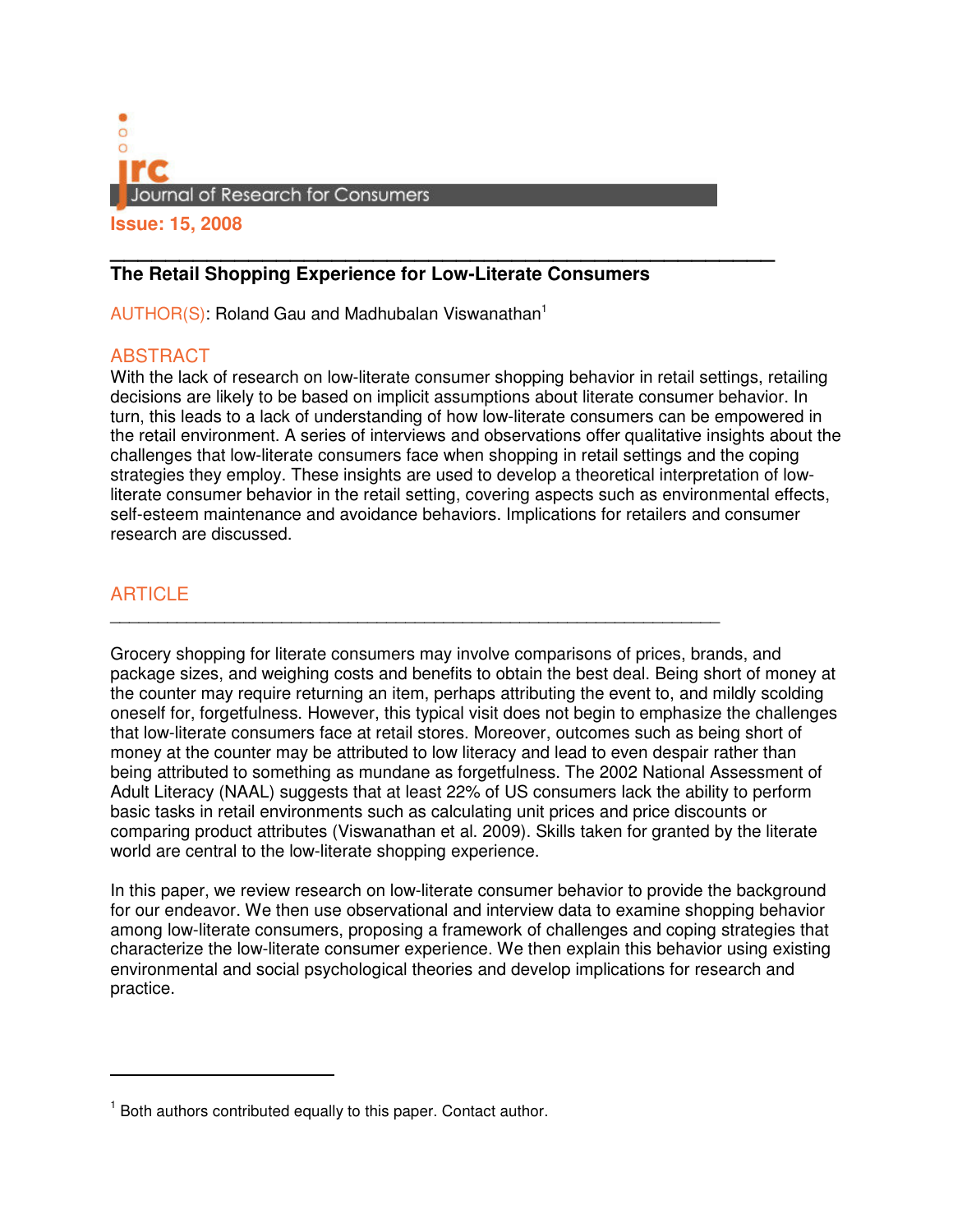## **Review of Literature**

Past research suggests two points of interest that this paper attempts to address. First, most of the marketing literature focuses on literate consumers and overlooks low-literate consumers. Thus, the literature does not encompass the behaviors displayed by low-literate consumers (cf., Adkins and Ozanne 2005a, 2005b; Viswanathan et al. 2005). Second, there is a relative lack of research on actual consumer shopping experiences that explicitly addresses interactions with store layout, price and discount displays, and the checkout process. There are, of course, notable exceptions, such as Baker's (2006) examination of the shopping experience for visually impaired consumers. Theoretically, the influence of the retail environment on low-literate consumers parallels past research on environmental effects on decision making (Lewin 1936; Donovan and Rossiter 1982). Our research is intended to develop themes that reflect the retail shopping experience for the low-literate consumer by building on research on low-literate consumers, particularly Viswanathan et al. (2005) and Ozanne and Adkins (2005).

More broadly, this work fits into research on vulnerable consumers. Smith and Cooper-Martin (1997) note that much of this work has examined different consumer demographics. Examples include consumer research on income (e.g., Alwitt 1996; Andreasen 1976; Hill 1991), race (e.g., Pollay, Lee, and Carter-Whitney 1992; Smith and Cooper-Martin 1997), age (e.g., Benet, Pitts and LaTour 1993; Lee and Soberon-Ferrer 1997), education (e.g., Lee and Soberon-Ferrer 1997, Smith and Cooper-Martin 1997), and physical health (e.g., Baker 2006; Mason and Scammon 2000). Our work examines low-literate consumers who, until recently, have been largely unexamined in research. Similar to much of the vulnerable consumer literature, we illustrate the increased susceptibility to harm that low-literate consumers face. However, our emphasis goes beyond suggestions for keeping low-literate consumers from harm. Instead, our contention is that low-literate consumers should be empowered to make better decisions in the retail setting, paralleling calls for education, in addition to protection, for resource constrained consumers (Viswanathan, et al. 2009).

Viswanathan et al. (2005) discuss the cognitive predilections, decision-making, and coping strategies of low-literate consumers. They report that low-literate consumers tend to use concrete thinking (processing single pieces of information without deriving higher-level abstractions, such as only considering price, versus making trade-offs between attributes such as price and size) and *pictographic thinking* (viewing brand names and prices as images in a scene rather than symbols to read; visualizing amounts of products to buy by picturing them rather than using available symbolic information). In both cases, empowering low-literate consumers requires clear presentation of price information (or other focal information, particularly with regard to pictorial information). Additionally, they find behavioral differences based on literacy level, suggesting that low-literate consumers are not a single, homogeneous group.

Adkins and Ozanne (2005a) report similar findings, including pictorial dependence, habitual purchase, and choices based on familiarity. They note the use of coping strategies including avoidance, self-esteem maintenance, and dependence on others. Their findings are based on low-literate consumers' feelings of being judged and stigmatized. They identify groups of lowliterate consumers along the dimensions of identity management strategies and acceptance/rejection of the stigma arising from low literacy, and note different behaviors resulting from different levels of functionality within the low-literate population. Overall, they find that those who can manage or reject the stigma are more successful in negotiating the marketplace.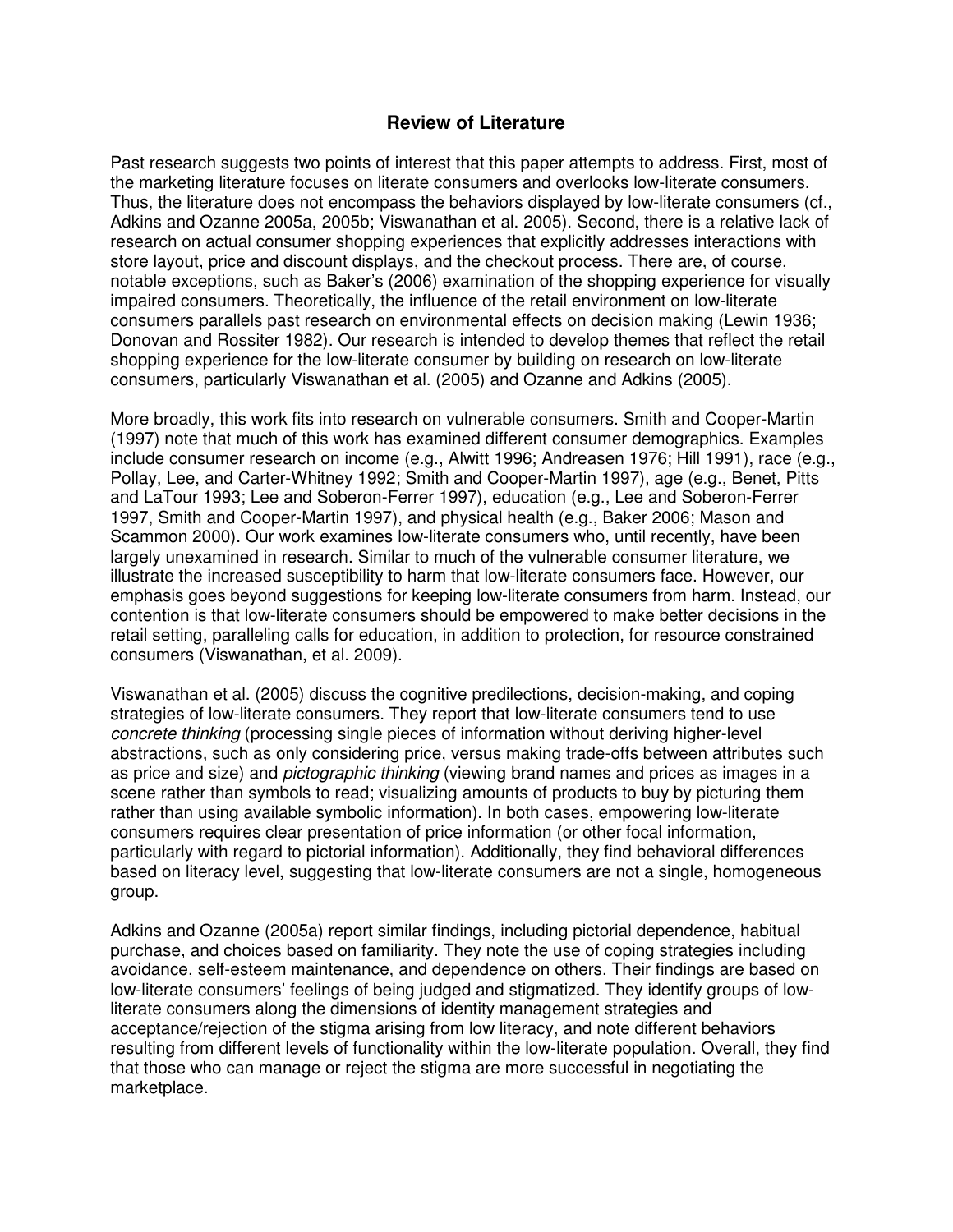Our research examines low-literate consumer behavior in the retail shopping environment. We build on prior research to further understand differences between low-literate and literate consumer behavior and decision making. We organize our findings around two areas: challenges and coping strategies. We identify the basic literacy, numeracy, and functional retail skills that drive these challenges and coping strategies, and differences that arise based on functional literacy levels. This represents a logical progression of research to date that has examined functional literacy, building on distinctions among low-literate consumers suggested by previous research (e.g., Adkins and Ozanne 2005a; Viswanathan et al. 2005).

### **Method**

We attempted to illustrate the retail shopping experience for low-literate consumers by drawing from guidelines for designing qualitative research (McCracken 1988; Strauss and Corbin 1990). We used open-ended, relatively unstructured interviews to better capture the consumer's perspective (Spradley 1979). We examined interview and observational data collected over a number of years.

Our research was conducted at adult education centers and retail outlets in the Midwestern United States. Our focal informants were adult education students. Students ranged in grade equivalent levels from 0-12, based on reading and math ability, measured at enrollment and periodically thereafter. The students were placed into classrooms based on one of three groups: 0-4, 5-8, and 9-12. We also conducted four interviews with adult education teachers to gain a basic understanding of students, and three interviews with store managers to better understand store policies and attitudes toward low-literate consumers. The store managers were from a national discount chain, a national chain of superstores, and a regional grocery store.

We conducted 14 in-depth interviews with 0-4 level students and 21 in-depth interviews of 5-12 level students. Interviews ranged in length from 20 minutes to 2.5 hours, averaging about an hour. The interviews were tape-recorded and transcribed for analysis. Broad questions about a) store/brand preferences, b) price-value relationships, c) nutritional labels, d) the influence of ads, television, and other people on buying decisions, e) budgeting, and f) attitudes toward stores were used to focus the conversation on consumer experiences. Informants were encouraged to focus on what they considered important. To facilitate the interviews, examples of ads and coupons were shown to 0-4 grade level consumers who were initially reluctant to speak.

Group observations were also conducted with 0-4 grade level students on two separate shopping trips, spaced a year apart. One trip was at a single store (ten students), and another at a mall (ten students), with many of the students participating in both trips. Some of these students were interviewed individually. The shopping trips were regularly scheduled field activities that the students anticipated enthusiastically. Teachers developed shopping tasks as part of the field trips. Students were asked to find a set of items, list their prices, compute totals, and ascertain whether they stayed within a pre-specified dollar limit. If the limit was exceeded, they were asked to replace an item and re-compute the total. $^2$ 

l

 $2$  While assigned shopping tasks can potentially change the students' natural shopping behaviors, the running conversation among the students and between students and teachers during the shopping trips suggested that the students generally approached their regular shopping trips in a similar manner. Moreover, the students voted on which outlets to visit which increased their sense of confidence and ownership in the task.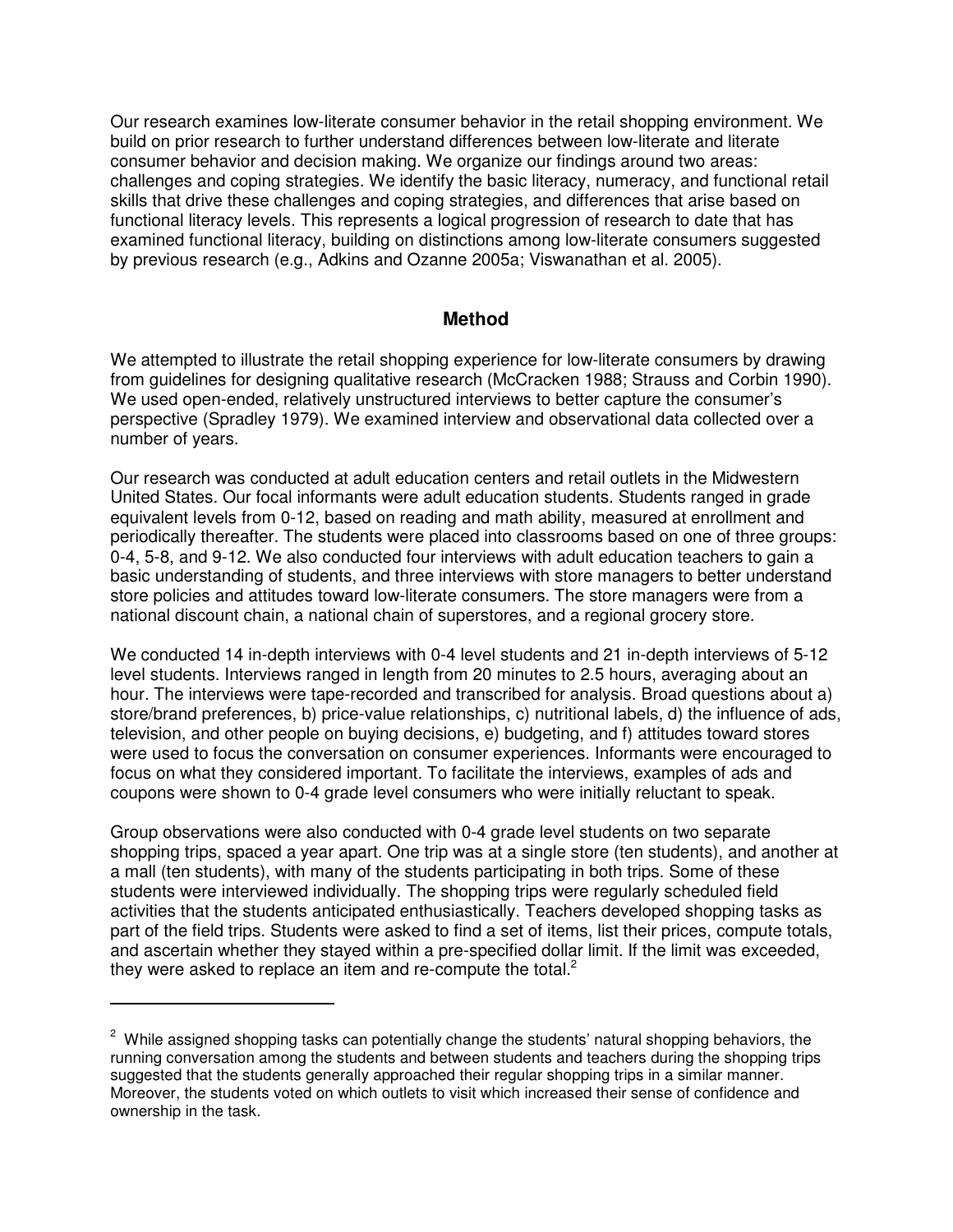To study direct interaction with the retail environment, we also conducted six one-on-one shopping observations of 0-4 grade level students and nine one-to-one observations with 5-12 grade level students. With the exception of one student who had moved from the 0-4 to the 5-12 level, these students were not interviewed or observed previously. The observations were not a part of the students' curriculum, however volunteers were recruited at the adult education center. Informants were asked to complete their typical shopping at a grocery/department store. To supplement their personal funds, informants were given a gift card worth \$10 and 2 coupons, each worth ¼ pound of branded meat. Informants were observed from a distance and occasionally asked short questions about their product choices in proximity of the focal products. Observations were followed by interviews where clarification of shopping behaviors was sought, with purchased items used as stimuli around which questions were organized. Notes and conversations were recorded during the observations to supplement the interview data.

# **Analysis**

l

We drew from literature on qualitative research in analyzing the data (Strauss and Corbin 1994). We examined interview transcripts and field notes to derive insights about the retail shopping experience, reading and rereading the transcripts from our interviews. We aimed to develop a deeper understanding of the retail store experience for low-literate consumers.

We observed a variety of skills covering a range of literacy levels, suggesting that low-literate consumers are a heterogeneous group. Our research suggested differences between 0-4 and higher levels, and paralleled prior findings of grade equivalent level as a proxy for functional literacy (e.g., Viswanathan et al., 2005). Students at 5-8 level are typically in transition, many of whom had previously been at the 0-4 level, and many were likely to be at the 9-12 level in the future. Given these distinctions, we analyzed interviewees in two groups, 0-4 and 5-12.

In this paper, we describe low-literate consumers' challenges in the retail setting and the coping strategies used in response. We categorize challenges and coping behaviors as being at the retail environment level or at the specific product level. The retail environment level relates to the broader retail setting (i.e., how low-literate consumers avoid or choose stores), whereas the product level relates to specific product choices. Our discussion of these elements draws from differences in functional literacy (i.e., 0-4 versus 5-12 grade equivalent levels). We examine underlying causes (i.e., basic literacy and numeracy, functional skills in the shopping realm) to draw inferences from available information, and aim to provide insight into the processes that underlie our findings.<sup>3</sup> Our discussion is summarized in Figure 1.

 $3$  We use basic literacy and basic numeracy to refer to issues in reading and number processing. We also refer to functional skills in a retail context to refer to using available information to complete tasks at retail outlets, sometimes separating these into retail literacy and retail numeracy. At a broader level, we use the umbrella term, low-literate consumers, to refer to individuals low on both basic literacy and basic numeracy.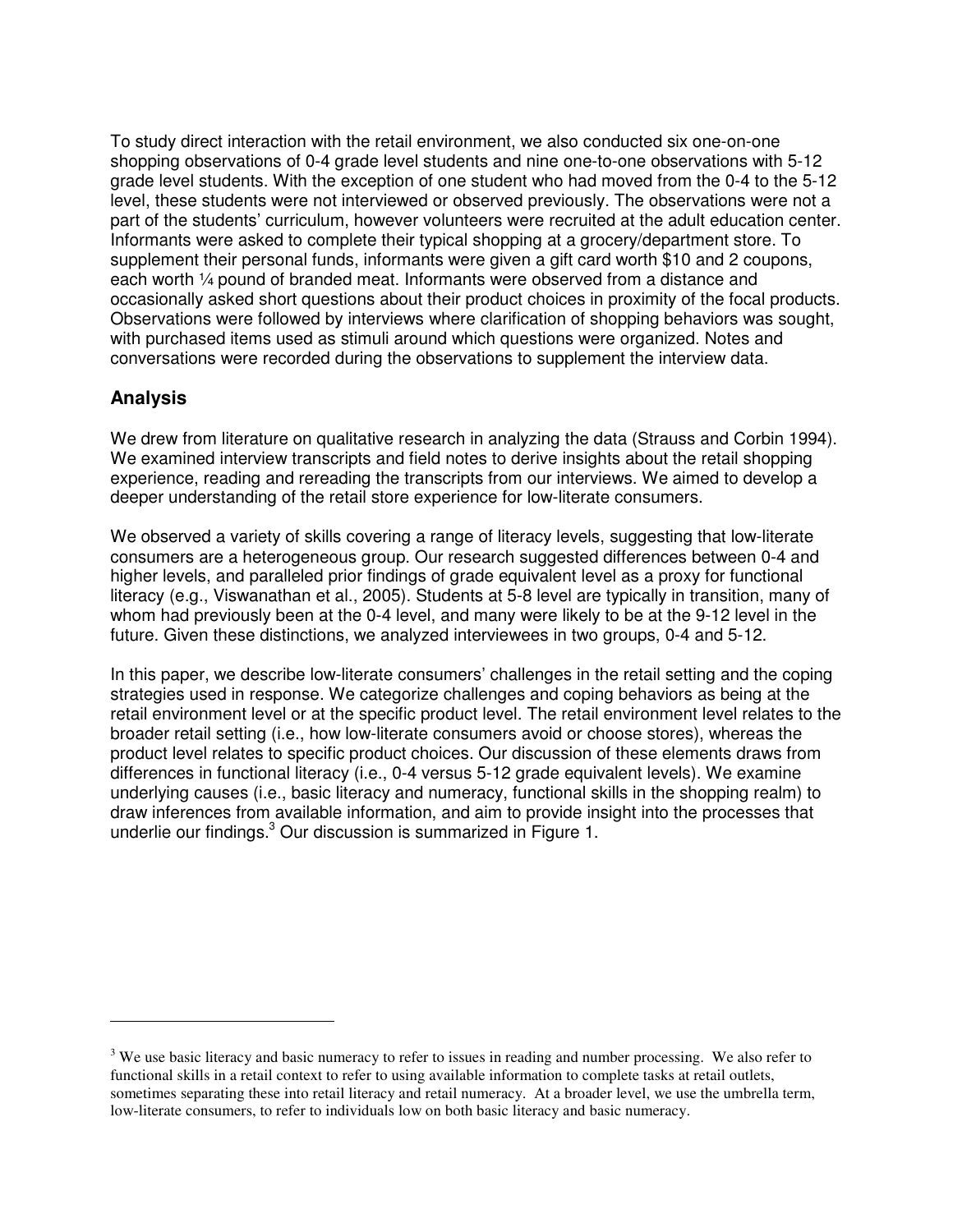#### **FIGURE 1**



# **Findings**

## **Consumer Challenges**

## **Retail Environment Challenges**

Low-literate consumers' challenges at the retail environment level encompass cognitive and affective aspects. The findings pertaining to these two aspects are outlined below.

#### Cognitive Difficulties

Perhaps the biggest challenge our informants faced was the vast information and product choice within the retail setting (Figure 1). Such challenges occurred at the retail environment level due the size and layout of stores. Even in familiar locations, our informants had difficulty locating products.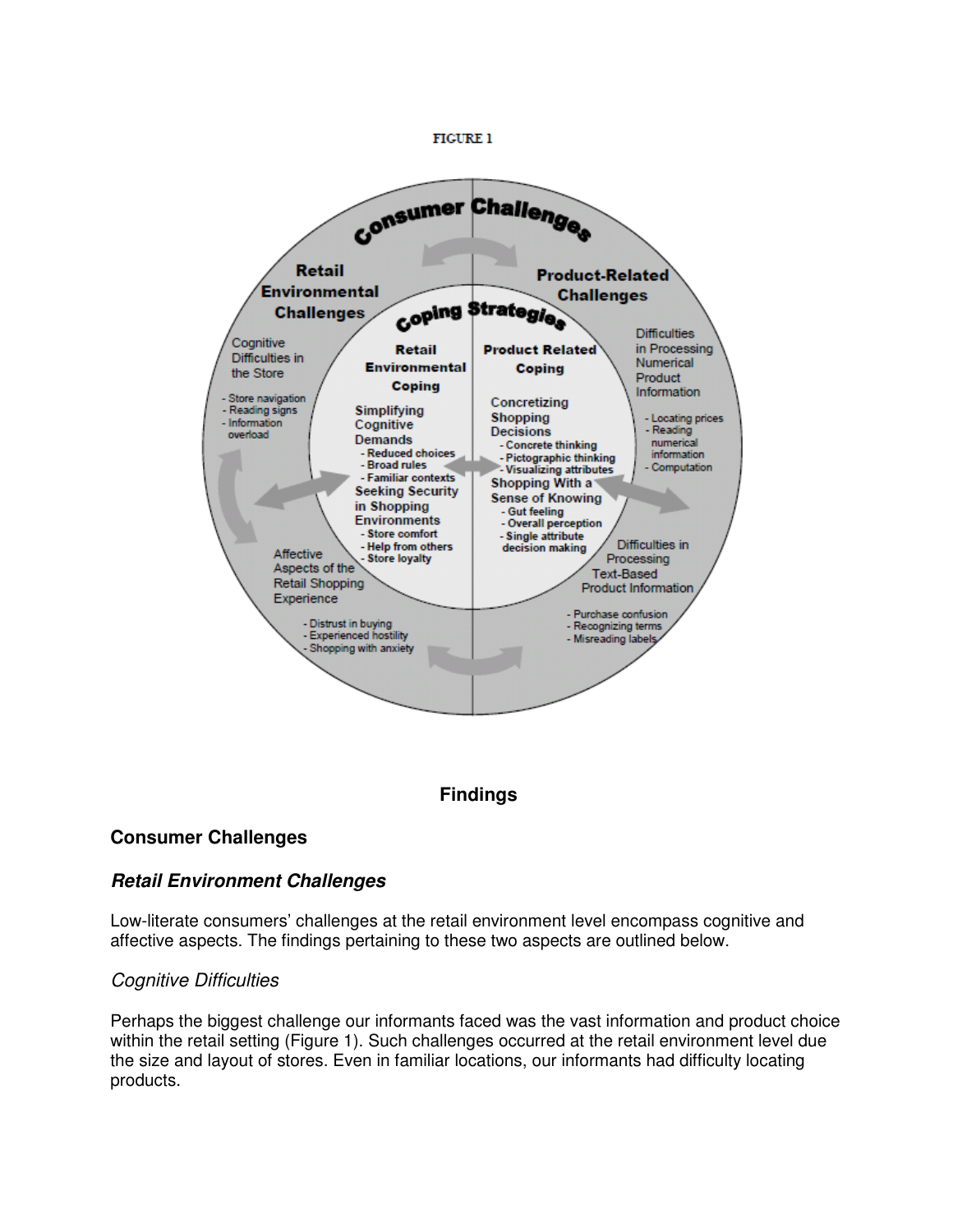Dale (40 years old, 0-4): I went to (large national superstore) one time and I couldn't find what I wanted, so I had to ask what I wanted. Interviewer: How long did it take you to find (the product)? Dale: An hour or a half-hour.

Dale may have overestimated the time spent, but several informants noted difficulty locating products in large stores, even familiar ones. Large, unfamiliar stores further exacerbated such problems.

Robert (50, 0-4): I have been at (national superstore) once but I didn't like it. It was too big to get around in… (regional grocery store) – I know where everything is, and when I go to a new store I got to look for everything.

Whereas literate consumers may prefer familiar surroundings, our informants depended on familiarity and were overwhelmed by large, unfamiliar locales where a high amount of effort was required to locate products. .

The overabundance of information and choice in the retail environment cognitively overloaded our informants. Price displays and sale signs with multiple prices (e.g., original prices, discounted prices, prices with coupons) caused confusion for our informants. Confusion with price displays sometimes led to difficult, highly emotional situations at the checkout counter.

Annie (58, 5-12): One day I went to the store and I looked at the sale… and then they had two labels on there, so I didn't know which label to go by. So I took it up to the cash register and the girl said, "Well, this is not on sale." I said, "Well, it said on sale." And she said, "No, it is not on sale." I ask her, "Why do they have two tickets on there then?" So she said, "well it's not," so I took it back. It made me angry because you see it on sale and not just when I was looking for it. So I was going to pay – it cost \$14 and I was going to pay the \$14 and I was going to pay for it but then she said it wasn't on sale and she tried to go up on me… I walked out the store and I was angry.

For our informants, the lack of functional retail skills (i.e., skills related the use of symbolic information to complete tasks, which we refer to as retail literacy/numeracy) prevented the identification and effective use of available information to navigate the retail environment. . These issues were more pronounced for 0-4 level informants compared to the 5-12 level informants who reported more confidence in the face of cognitive difficulties.<sup>4</sup>

#### Affective Aspects

 $\overline{a}$ 

For our informants, affective and cognitive factors were mutually reinforcing (Figure 1), to the point that going to the store was often a threatening experience. Negative experiences arose from a variety of factors, such as carelessness and unscrupulous or inconsiderate sellers.

Janie (17, 5-12): I bought this coat . . . had like a burn right at the inside, and I am like I brought it back . . . nobody in my house smokes . . . I don't smoke. The woman

 $<sup>4</sup>$  As discussed, we distinguish between 0-4 and 5-12 levels in much of our discussion because of the</sup> qualitative differences between these levels. However, when relevant, we mentioned differences between 5-8 and 9-12 levels.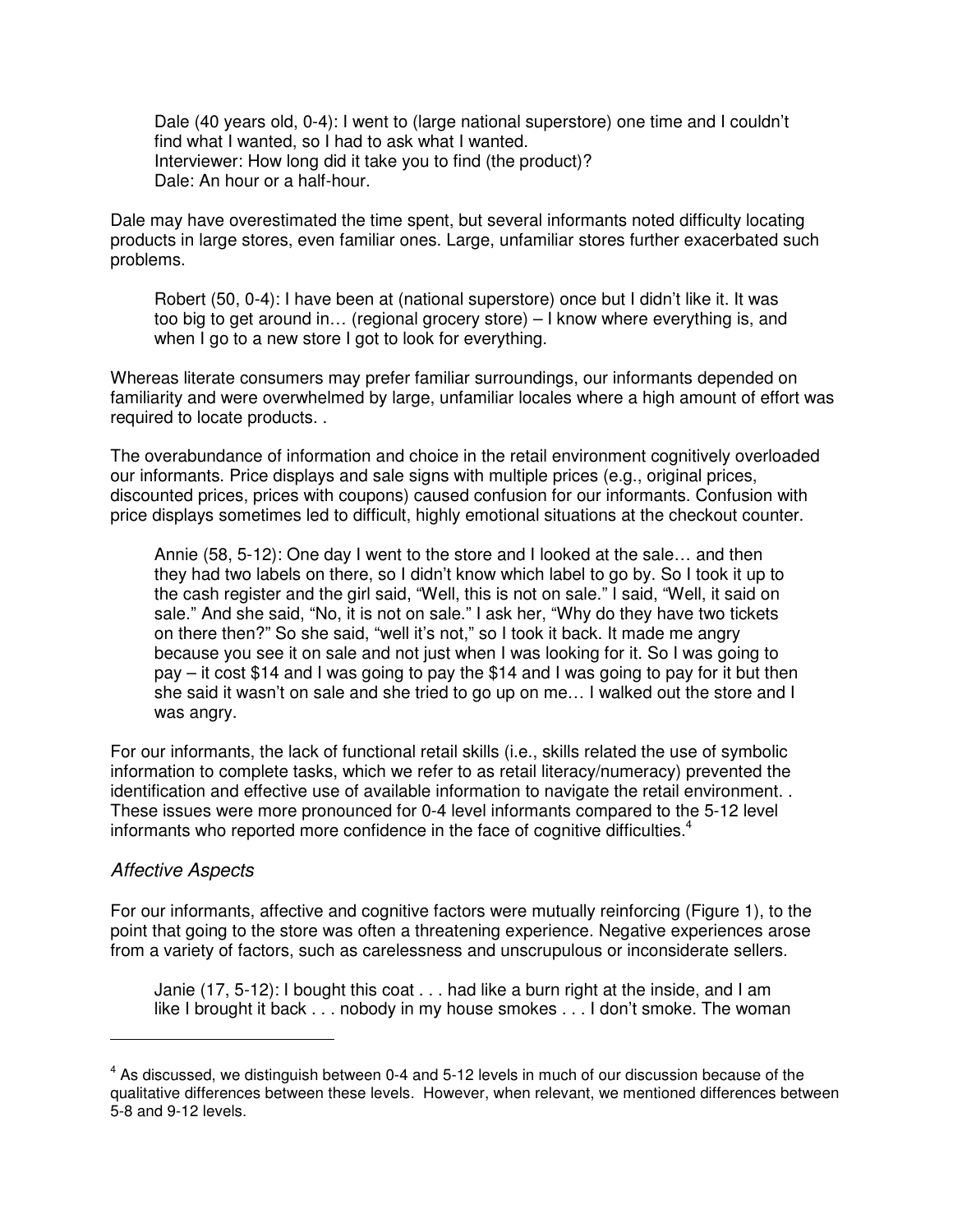was like, "Well see, you have burnt it because you know we don't sell anything with burns" . . . I was like, "Well you know I just want to exchange it, because I didn't do anything."

The cause of Janie's experience may have been her own carelessness or an unscrupulous seller, but the ultimate result was frustration and a feeling of helplessness. Such experiences add insult to injury, exacerbating the challenges of low literacy, and lead to apprehension and mistrust with shopping encounters. As negative experiences accumulated, regret over poor decisions and feelings of apprehension and mistrust led to the belief of being cheated or exploited.

Fran (24, 5-12): Well I had a car once…. It was about \$3000 or so. I guess people there kind of messed me around. They had me paying a little bit more than I should have.

Interviewer: How do you know that?

Fran: Because my brother talked to me and stuff. He told me that I was paying more… That kind of messed with my head a little bit because I was like, "You know it's the education." I need more skills if I go about doing stuff. I put a lot of money into it. I only had a few more payments to pay, and they came and repossessed it. I still think about it. I was like, "I was f\_\_\_\_\_d." I was played for the fool, I guess. It never happened again. That's how I feel. It won't happen again.

Our informants also reported hostility from sales personnel and attributed such hostility to misunderstandings caused by their limited retail skills.

Janie (17, 5-12): (store A) is just … does not look the same as (store B)... Where (store A), everybody's really friendly. I mean they have like the right kind of music. When you are in (store B) you have to rush, and… At (store A) you can go at your own pace. Some people actually have a conversation with you (store A), and then the person bagging my food, they would say like, "Have a nice day." At the (store B) they're all looking at you like, you know, "Give me your money and get out of here," or whatever.

Janie's experiences were relatively benign but significant and related to a preference for friendliness (i.e., Store A), versus a feeling of being rushed by employees of Store B. In Janie's case, the feeling of being rushed arose at the cash register where she relied on the check-out procedure to eliminate items from her cart until the total matched the amount she was carrying.

The most dramatic and widespread intrinsic cost we found was undermined self-esteem, compounded by the reactions elicited from others. Practically all informants expressed concern over feeling belittled while shopping. Simply having enough money at the counter was cause for celebration and being caught short was cause for despair.

Jill (46, 5-12): That was hard… I say, "Do you think I reach a hundred and fifty dollars?" That's what I say to myself. "Do you think I reach a hundred and fifty dollars?" I say, "Don't think so." I talk like I'm talking… "Don't think so." Then I go to the cashier. When I see I haven't covered a hundred dollars I say, "Wow! I did good. Wow, I did good."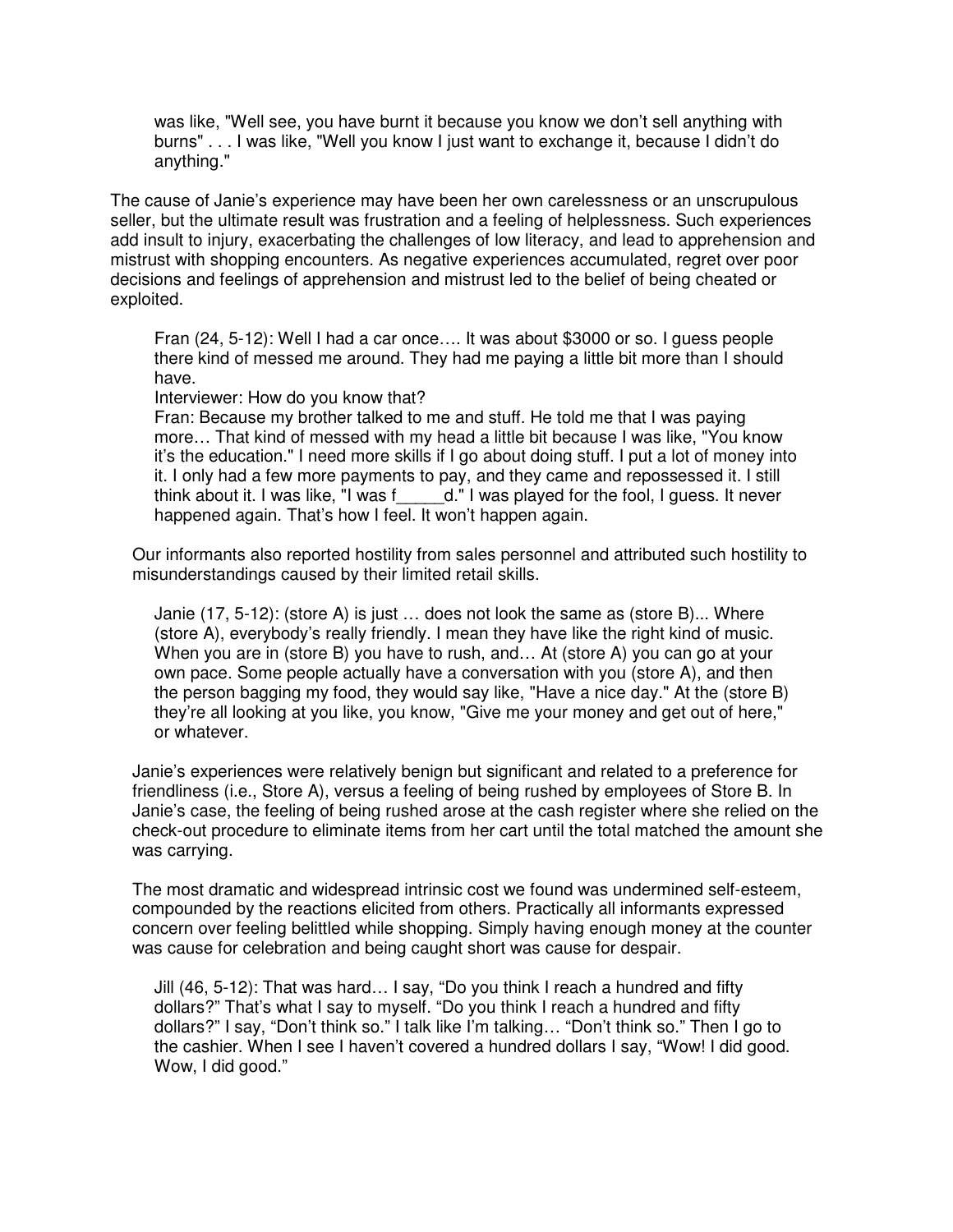Affective environmental challenges were more pronounced among the 0-4 informants compared to the 5-12 level informants, consistent with the higher level of cognitive difficulties and accumulated negative experiences they reported.

### **Product-related challenges**

Product-related challenges stemmed from product decisions and focused on decision making. The information display issues discussed earlier provided the context in a broader sense and were relevant for specific product purchases.

### Difficulties in processing numerical product information

Our informants spent considerable effort processing numerical information. This was particularly the case with 0-4 level informants who labored over locating price displays, reading prices, and translating volumes into purchase units (e.g., a total of 150 candles requires boxes of 100 and 50). We observed several errors in locating prices (i.e., finding the correct price tag), reading prices (e.g., reading \$220 as \$22), and writing prices down (e.g., \$11.99 as \$11). Errors in reading numbers also occurred, due to a tendency to interchange digits (reading \$49 as \$94).

Basic computations, such as computing the price of two units given the unit price, required paper and pencil calculations or the use of calculators for 0-4 level informants, as did sales tax estimates. Some informants erred when using a calculator. Relatively simple subtractions, such as those involving round numbers, required arithmetic computations.

Interviewer: How do you figure that (half price) out? If it is \$10 how much would it be? Dale (40, 0-4): Maybe \$9.

Interestingly, a different phrasing of the same problem resulted in a different, correct answer, though a more complex problem was avoided entirely..

Interviewer: If something is \$10.00 normally and they say it's half off how much would you pay? Dale (40, 0-4): Five dollars. Interviewer: What about \$13.50? Dale: I don't know. Interviewer: Can you do that in your head? Dale: No.

Our informants struggled with the use of percentages and fractions and often confused discounts (e.g., 30 cents is confused with 30% off). One informant avoided products with percentage off signs, explaining that it would require checking the price at the checkout counter.

#### Difficulties in processing text-based product information

Our informants had difficulty reading product information (Figure 1), which resulted in problems at the product level, given the need to transact, read brand names, store signage, and product information. Problems included misreading (or not reading) relevant information and struggling to recognize complex words. Difficulties with reading resulted in avoiding text-based information and the use of visual cues to gather information.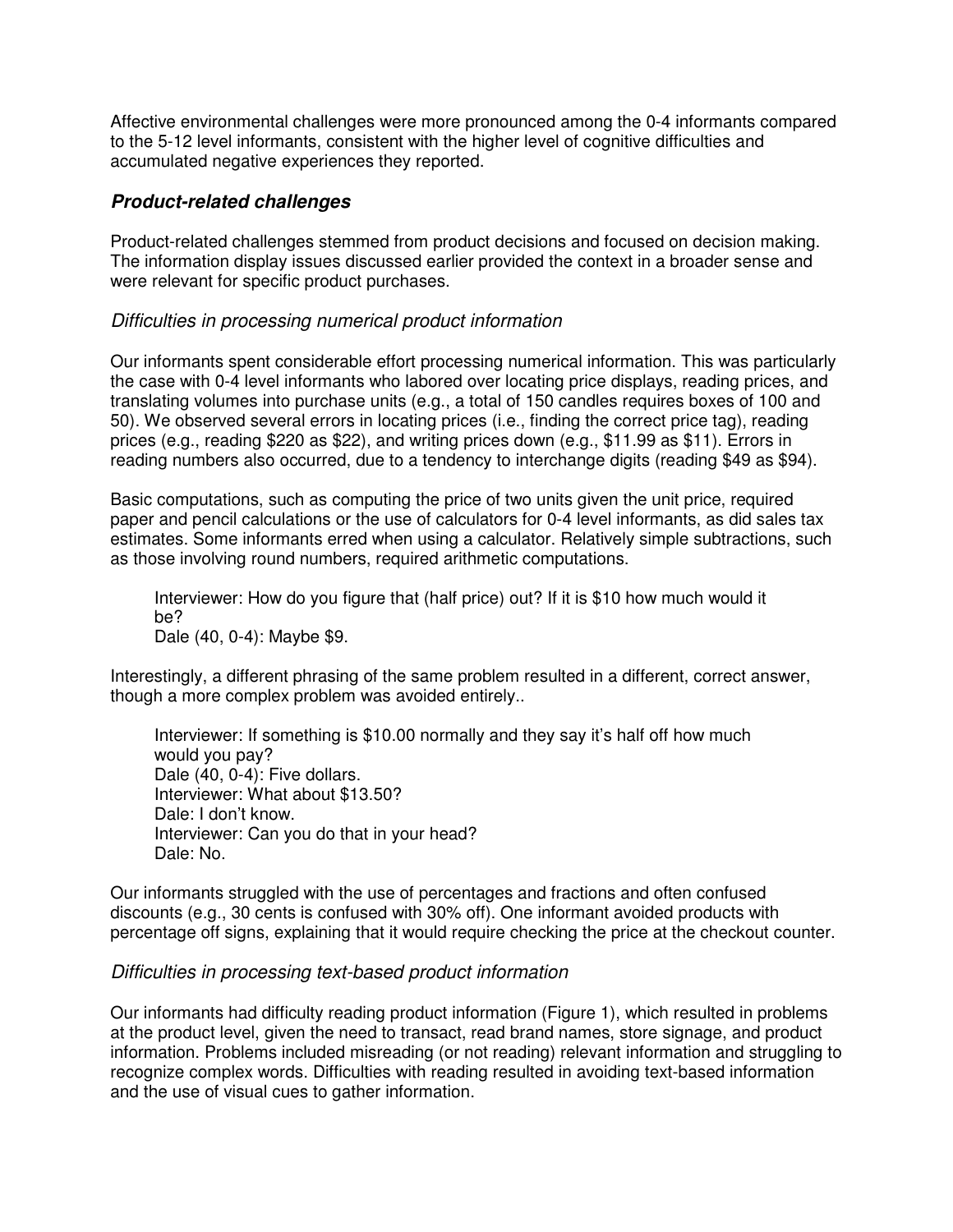These difficulties led to confusion about what was actually being purchased. For example, reading difficulties led to confusion over which items were on sale. Although our informants generally struggled with reading, some did not resign themselves to poor outcomes. In particular, informants with relatively high literacy levels leveraged their skills and noted the importance of reading when making purchases.

Xavier (21, 5-12): Basically, I get the sales pages before I get there. You know, look at the sale paper… Then you know and go by their prices. Cuz, it don't make sense to be going to (Store A) and they got a pack of chicken wings for ten something a pound, and I go to (Store B) and they got a pack of chicken wings for \$4.99 a pound. So, I go to (Store B). But, you got to survive and eat out here, so you got to spend what you need. That's what I basically do, but I like the sales as far as the food and everything…

(later in the interview) You just can't pick up something and don't read. You just can't go to the grocery store and say, "I want that." You gotta read. That's what the label's there for. You gotta look at it and read.

## **Coping strategies**

Low-literate consumers displayed ingenuity and adaptivity through coping strategies based on the challenges faced in complex retail environments. These strategies addressed both environmental and product level challenges (Figure 1).

## **Coping with environmental challenges**

Our informants' coping strategies for environmental challenges were related to simplifying cognitive demands and reducing the likelihood of negative affect associated with shopping (Figure 1), and often involved putting oneself into a comfortable environment (e.g., shopping in stores where prices are easy to calculate or going to stores with helpful employees).

#### Simplifying cognitive demands

Our informants coped with cognitive demands in a variety of ways (Figure 1). One strategy was to choose outlets with fewer choices as the confusion from having too many options actually inhibited meaningful choice. Erika described two outlets: Store X was a large grocery store and Store Y was smaller "dollar store" with limited product choices.

Interviewer: Does Store X have more to choose from or Store Y? Which one has more stuff to choose from? Erika (38, 0-4): Store Y. Interviewer: Store Y has more stuff to choose from? Erika: Yeah.

Erika's self-imposed misconception of a store's features may have been a response to the sheer size of a store, but was a functional misconception as it placed the informant in a less cognitively demanding retail environment. Similarly, informants mitigated confusion over store prices by employing a broad rule to decide which store had lower prices.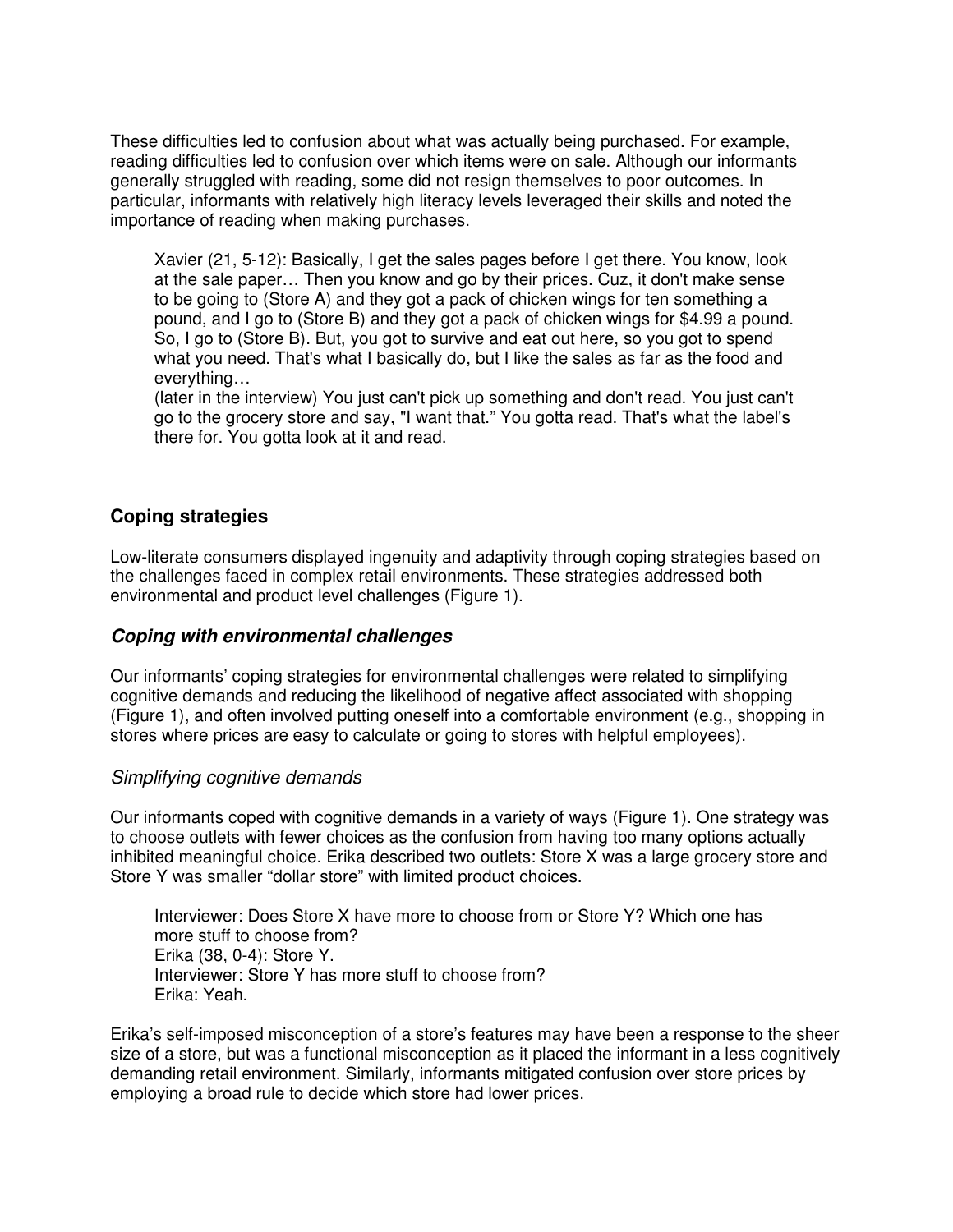Interviewer: So where do you go grocery shopping? Shauna (35, 0-4): (National grocery store). Because food is cheaper there… they don't do sales, but everything is always cheaper there.

Similarly, Brandon preferred shopping at a national "dollar-store" because of the "easy prices," which referred to keeping track of money and related tasks.

Interviewer: Why do you like (national "dollar-store")? Brandon (23, 0-4): The prices are easy… They have the lowest prices, but I like that everything is a dollar or two dollars. It's easier to keep track of my money.

Whereas Shauna and Brandon employed broad rules to simplify cognitive demands, literate consumers may do so for the sake of convenience. Other informants reported choosing familiar contexts which made it easier to locate products, identify brands, and identify discounts. This resulted in store loyalty. The retail context became central to informants' processing of numerical information, evidenced by the use of price reference points.

Teacher (0-4): . . . when they go to (national fast food restaurant), they know that for \$5 they can get a meal. That's how they have been taught. So they'll always have a \$5 bill and they'll just expect (national fast food restaurant) to give them back right change. So they're really easy to cheat.

The simplification of cognitive demands provided a stable context in informants' lives and enabled them to negotiate the information environment, but resulted in surrendering the option of searching for the best values at different stores.

Overall, difficulty with abstraction led to the use of broad rules which simplified cognitive demands and resulted in store and brand loyalty. Our informants justified store choices on the basis of having done it before, thus knowing how to conduct transactions. The strategy of simplifying cognitive demands (e.g., seeking out stores with fewer choices and fewer demands) was particularly germane for 0-4 compared to 5-12 level informants, the latter being less likely to report avoiding complex retail environments.

#### Seeking security in shopping environments

Our informants sought security in their shopping environments (Figure 1). Feeling comfortable during shopping (e.g., shopping at a comfortable pace) took on added value given their cognitive difficulties, harsh retail experiences, and undermined self-esteem. One major coping mechanism that our informants reported was dependence on friends, relatives, store personnel, and even strangers.

Fran (24, 5-12): It took me a long time kinda, you know, to go grocery shopping for myself. I always get my mother to come with me so she can help me do the pricing, and it's still hard for me like with meats and stuff…

Retail store personnel played a central role as our informants often visited stores where they knew helpful employees who helped them overcome struggles in the store. They reported establishing relationships with employees who were aware of their literacy and numeracy deficiencies and were willing to work with them whenever their shopping basket total exceeded their funds on hand. Relationships with employees created a defensive barrier against hostility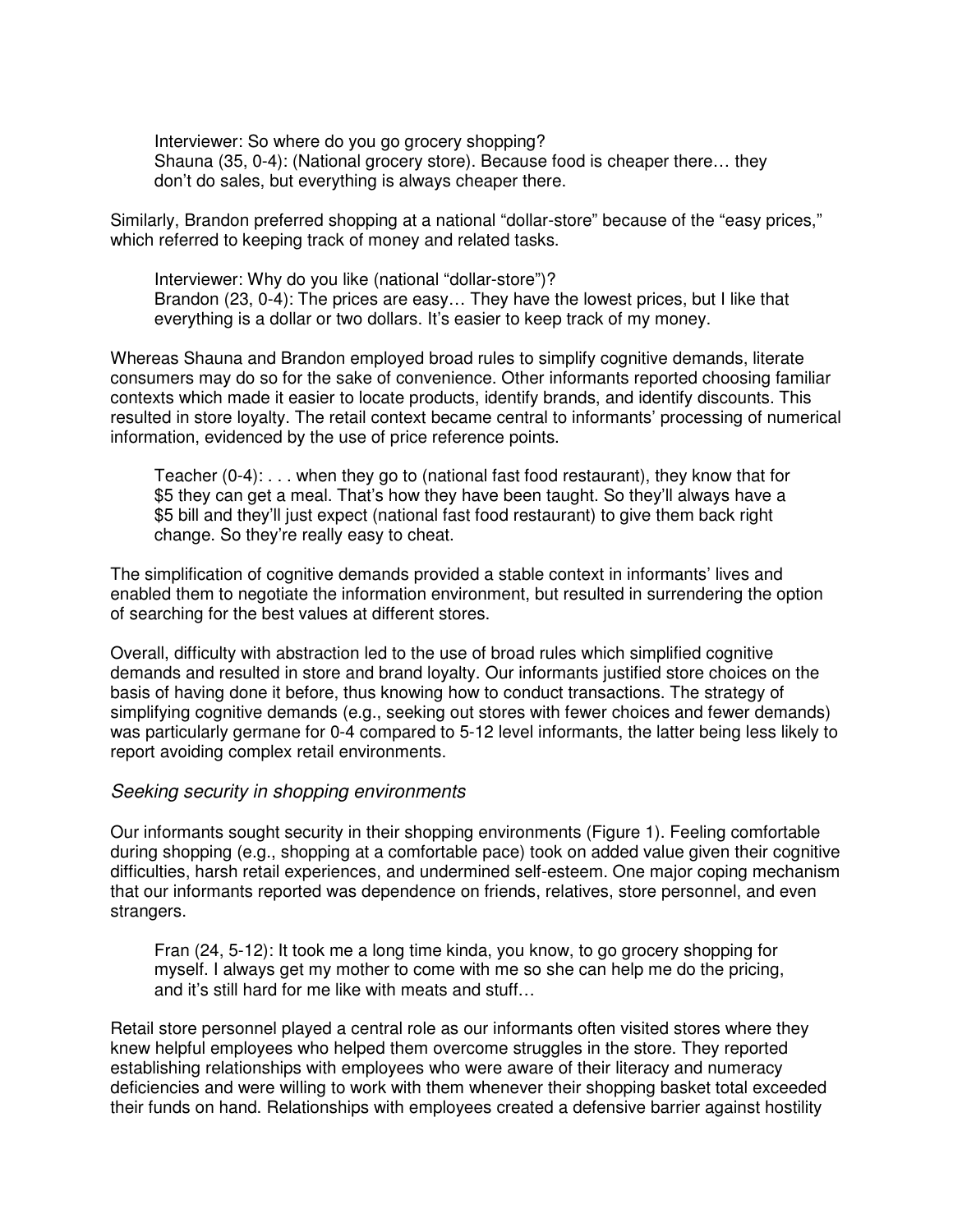and embarrassment while shopping. Implicit here was relief at not being embarrassed at the store which translated into gratitude and goodwill toward the store. Annie's approach involved using a mistake by a sales clerk as a means of establishing what she labels a "best friends" relationship.

Annie (58, 0-4): One time I went and asked a man that worked back there in the meat department, and he was kind of a snot, so I didn't like that too much. Afterwards he came and told me, sorry, that he didn't mean that and he wasn't feeling too good today. I said "well, why did you take it out on me?" Now we are best friends.

Those who reported cultivating relationships with store personnel also reported feeling more comfortable while shopping and seemed highly loyal to the stores in question.

## **Coping with product-related challenges**

At the product level, our informants' coping strategies aimed to address difficulties in encoding alphanumeric information and difficulties with functional skills when making specific product choices. Our informants used coping mechanisms related to concretizing decisions and relying on a sense of knowing, both of which facilitate the usage of available information to make product decisions (Figure 1).

### Concretizing shopping decisions

Our informants concretized decisions to negotiate difficulties with issues related to basic literacy, numeracy, and functional skills in a retail context (Figure 1). Informants used numbers to perform concrete operations. For example, one informant reported that they learned, through instruction, to look at the expiration dates without necessarily understanding their exact meaning, but knew that they shouldn't buy products where the dates on the label have already past. Although our informants used a relatively low amount of symbolic information, a large proportion of the information used is numerical in nature which resulted from the focus on price information and on the necessities of handling money (Viswanathan et al. 2005). Ironically, the centrality of price and the inability of handling money necessitated numerical processing. Our informants were often unable to derive meaning from numerical information but were able to concretely process numbers by focusing on the larger or smaller number (e.g., picking the product with the lower price). $5$ 

Holly (18, 5-12): If it is 40-50% off, I'll just get it anyways. Then I'd know in a close range it's close to half off and it's easier…

Interviewer: Suppose something is 75% off, let's say it's \$40 and 75% off, would you get it?

Holly: Probably.

l

Interviewer: Are there some sales like that, particularly half off, 30% off that you avoid because you say "I don't want to figure that out" or do you normally if it's 30% off you figure it out?

 $<sup>5</sup>$  Numerical information can be processed at a surface level without attention to meaning, and can</sup> consequently be easily processed as well (Viswanathan and Childers, 1996; Viswanathan and Narayanan, 1994), but deriving meaning from a single piece of numerical information (e.g., 120 calories is low) requires additional effort and knowledge.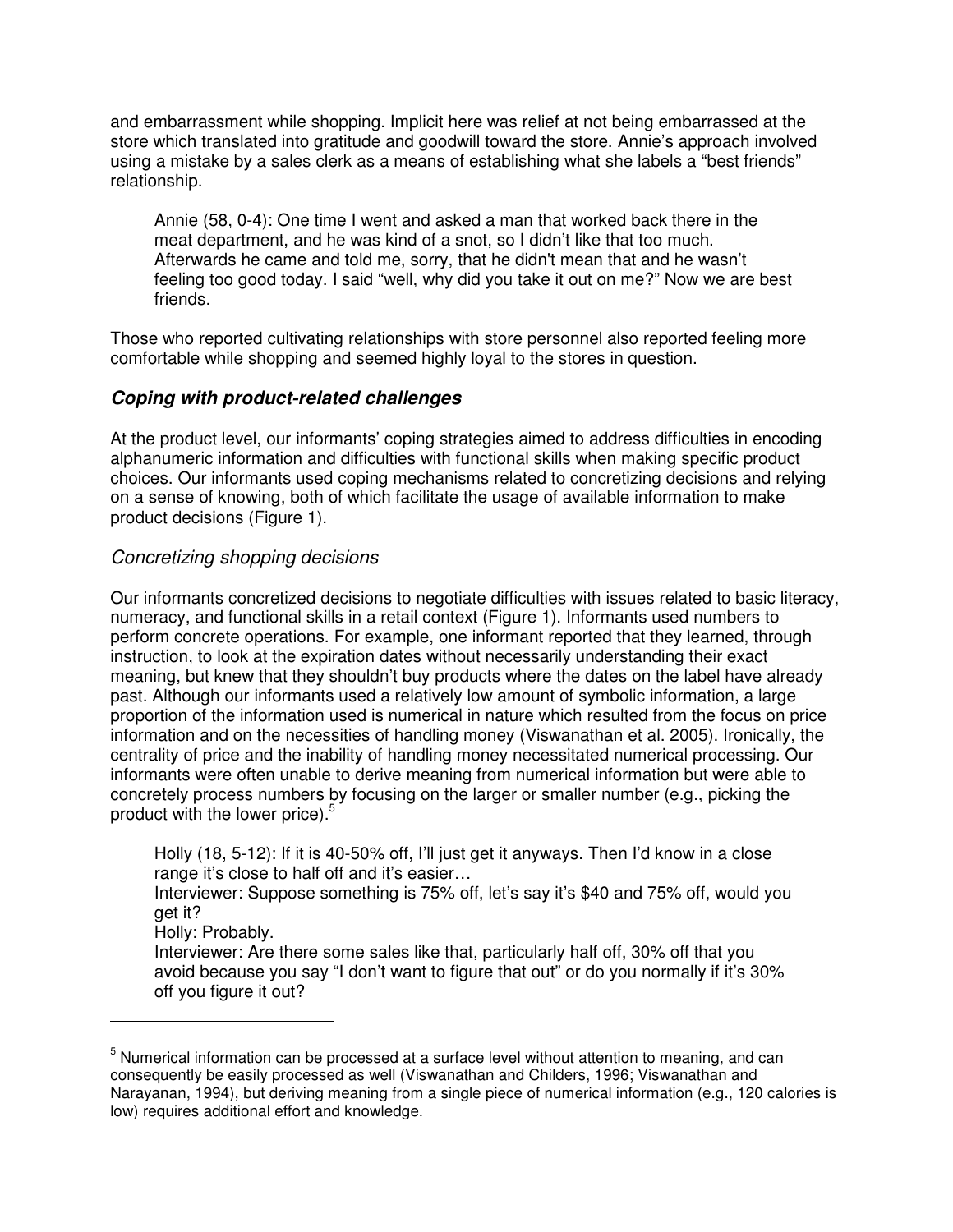Holly: Sometimes I see it for 30 or 50% off, I'll just walk away. Because sometimes you're not in the mood (to figure out the price). You just come to buy something and you just buy something else.

Holly used the basic rule that 40-50% off was good, thus anything more than 50% off was probably worth buying. However, with numbers less than 50% off, the added difficulty of calculation made not buying a more likely option. Similarly, some informants abandoned purchases altogether due to difficulty computing final prices based on percentage-off or fractionoff offers.

In addition to judging larger versus smaller numbers, some informants developed conservative rules to circumvent computational difficulties. For example, Kendra (46, 5-12), who does not appear to work well with percentages and fractions, used an instinctive, conservative estimate for the cost of sale items and then compared it to her available funds. When asked how much she would pay if the price was 50% of \$90, she answered that she could and that she "would pay about \$60". Kendra had a reasonable idea about the price but this was likely from experience, not necessarily from being able to quickly make computations. Other informants set a limit on the number of items purchased based on approximate dollar amounts, a tactic that Fran employed.

Fran (24, 5-12): When I'm shopping on my own, I mostly stay in my budget… If I like had \$5 on me, I would just get one thing.... I get whatever I can finds the cheapest.

Some informants used pictorial information relevant to product choice to bypass problems with symbolic information. Pictographic thinking emerged in several forms at the product level, including dependence on visual information.

Paula (18, 0-4): I look at the price, I look at the picture. Whatever the picture, if that's what I want, that's what I'm gonna get.

Pictographic thinking also extended to "sight reading" and viewing numbers as images, as our informants repeatedly purchased the same brands by viewing brand names as images in a scene, as reported by Viswanathan et al (2006).

Robert (50, 0-4): If I see something or a word that I don't know and you show it to me and tell me what that word is, a lot of times the next day or the day after I am still going to know what that word is. I call it sight reading. Everything I did, I had to do by sight.

Interviewer: So you recognize things?

Robert: Yeah and then when you drive on the road and a lot of the stuff you see, a person like me, when you see it, you got to remember because it might be a place where nobody else is around and you might not be able to ask a person. So when he sees that word, he got to learn it and learn it right. That way, the next time he see it he is going to know that. He might be in a place where he can't be making no mistakes. Sometimes mistakes can get you killed.

Interviewer: ... how could shops make things easier for you?

Robert: If you see (Restaurant A), you wouldn't go to (Restaurant B) looking for a (Restaurant A) sign. You see (Restaurant A) and you know there it is. They are going to have a – even if you can't spell the word (Restaurant C) you are going to see (recognizable icon) and the big old chicken box up there so you got to have some common sense.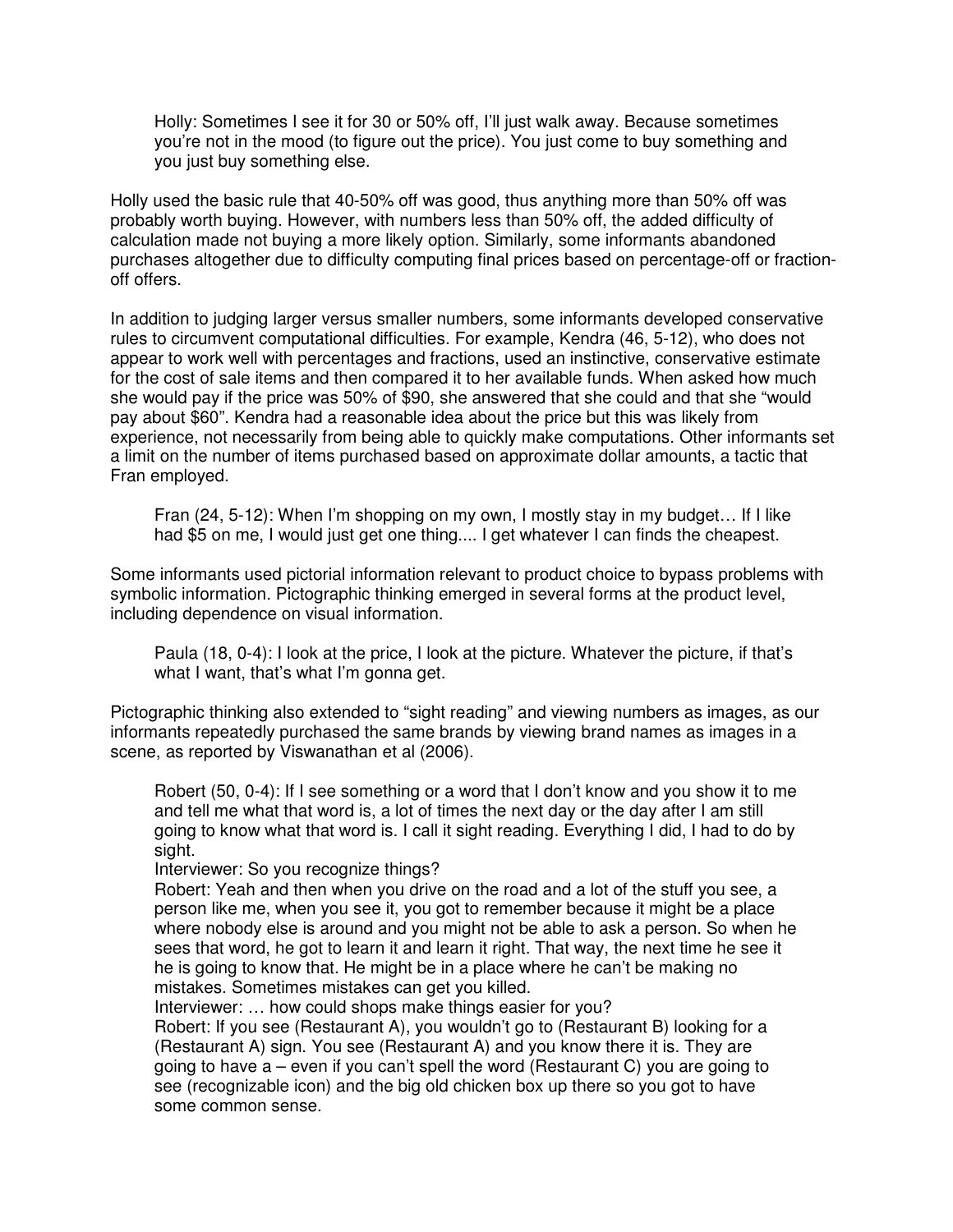However, the use of surface level cues on a package led to incorrect choices.

Zachary (38, 0-4): Well you know just like they got the sugar in the box. They got the white sugar and the brown sugar. See I had problems with that now once – sugar. I got a box of brown sugar at the house, I didn't even know, I thought it was a box of white sugar because the price I seen is 99 cents. Yeah, that's a good deal on the sugar and I'm gonna get it. I got the sugar in there, brought it home, and opened it up and it's brown sugar. I'm like, s\*\*t, I can't use this, you know? That happened.

Teacher (for 0-4 grade level classroom): . . . they'll buy (national brand) green beans because… [it has] got a wonderful picture on the label. We had a student (wrongly) buy a pound of (national brand of shortening) because it had a picture of a fried chicken on it. They depend on the visual. . .

Extending beyond using pictures on packaging, our informants visualized attributes to get around the use of numerical information. For instance, informants visualized the amount of sugar required for baking a cake which enabled them to bypass numerical information. Other informants computed money spent by picturing the dollar amount they started out with and then mentally removing dollar bills during shopping.

Wilson (35, 0-4): The reason I like her (teacher's) techniques is she lets you picture it in your mind, she visualizes and she tell you to take that picture and picture it in your head… Just pictures something in your head and it pops right out and you get it and that really is the number one thing… Because I was so stressed out with this math and measurement and she – we worked on it for two days and the second day it just popped in my head. Picture it. And I got that picture of how many liquid in a jar to how many yards in a stick and picture a stick and picture how many units in it and I just caught on right there. I only had to work on it for two days and she teached me it two days to picture it in my head. And now I got it down pat that I know it now and there isn't nothing to stop me no more. Just sit and picture it.

One informant further concretized the task by actually moving money from one place to another as they went through the store.

#### Shopping with a sense of knowing

Our informants often relied on a *sense of knowing* when making product decisions. This was an overarching feel for product quality and suitability that informs product decisions that is not based on symbolic information (Figure 1). This addressed challenges in effectively using widespread symbolic information in retail environments. Our informants based purchases on products "looking good" or "being fresh," or merely on a positive feeling engendered by exposure to the product. However, they were hard pressed to provide explanations for their choices based on objectively assessed attribute information. "Gut feeling" was another vernacular label applicable to a sense of knowing that was otherwise hard to explain. The key was that our informants fell back on a sense of knowing based on intuitions about product quality and benefits. One way in which this intuition manifested itself was in forming an overall product assessment, followed by using one attribute to justify the assessment. This was evidenced by Fran's shopping approach.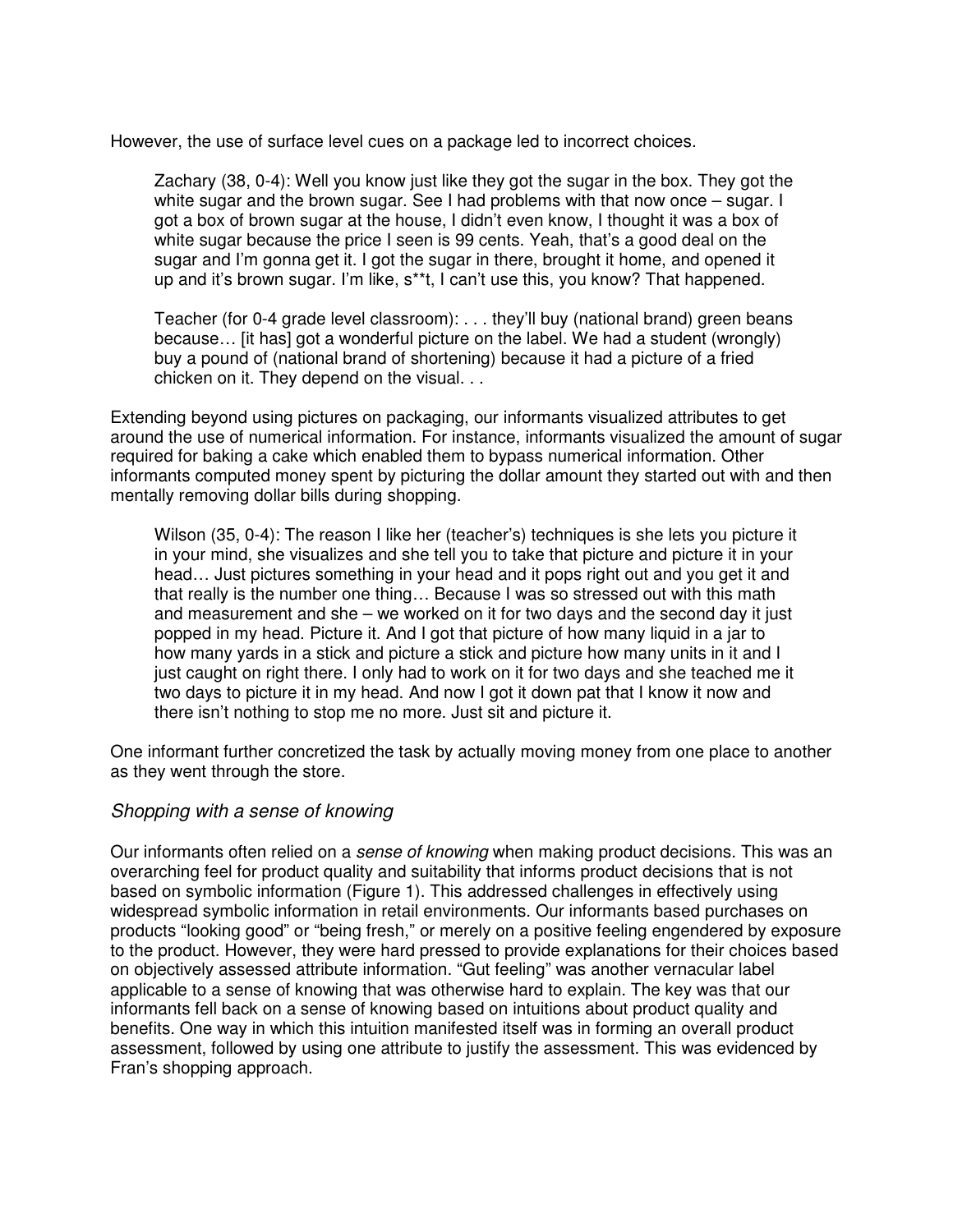Fran (24, 5-12): I just look at what's healthy for them [children]. I don't really look at how many grams was in it, or how much fat is in it. I don't really pay attention to that too much. I know they get their fruits and vegetables, and they eating healthy. So I don't really pay no attention to that (nutritional labels). Interviewer: So how do you figure what is healthy?

Fran: For instance I wouldn't give them too much sweet. I'd rather give them like a (brand name) crackers or something that ain't got a lot of sweet in it 'cause my mother didn't give us a lot of sweets. They like a lot of broccoli and cheese. That's one of their favorites. They eat healthy. I know that. My mother always cooking good foods so she tells me, you need to feed them good food. And baked foods.

For Fran, healthiness was a combination of compatibility with what she learned from her mother and her intuitive knowledge about nutrition. Baked foods were good, but she did not know why. Similarly, a specific brand of crackers was lower in sugar than other alternatives, but the point of reference is unclear.

Lauren (60, 5-12): I don't read. I just look at stuffs that look good to me. I just get it; I don't have to go by ingredients…Sometimes I look and see it's fresh, and I just pick it up.

Lauren anchored on things looking "fresh," but when asked about how she assessed freshness, she found it hard to articulate.

Though many consumers use intuition in making product choices, unique to our informants was the use of this approach to bypass product related challenges. Xavier said it best when asked if he ever became frustrated with outcomes resulting from the use of a sense of knowing.

Interviewer: Have you ever felt frustrated? For instance, the instruction manual … (interrupted).

Xavier (21, 5-12): No. Because, you have to use common sense. I mean, your brain thinks. A person getting his diploma, that don't mean he gotta be dumb… Ain't no sense in me being frustrated. If I be frustrated, I be frustrated all my life. So, that means I have to really think.

Xavier, who expressed detailed explanations about products, product labels, retailing, and human nature in general, refused to get frustrated. He used the word "think" to convey a sense of knowing about products and going forward based on that assessment. For Xavier, the use of a sense of knowing was the norm and did not merit changing despite the potential for detrimental outcomes, particularly by literate consumer standards.

Relying on a sense of knowing does not mean that functionally low-literate consumers do not recognize when their decisions produce clearly detrimental outcomes. Our informants were sensitive to poor quality and performance, and readily admitted when they made a bad purchase. When an overall sense of knowing led to detrimental decisions (e.g., buying a defective product), our informants switched brands and products but the reasons attributed were holistic in nature, a sort of trial and error approach.

Interviewer: How do you learn about these brands? Robert (50, 0-4): Because you messed up once and you bought something that isn't right and you know that it don't taste right so you ain't going to buy that no more.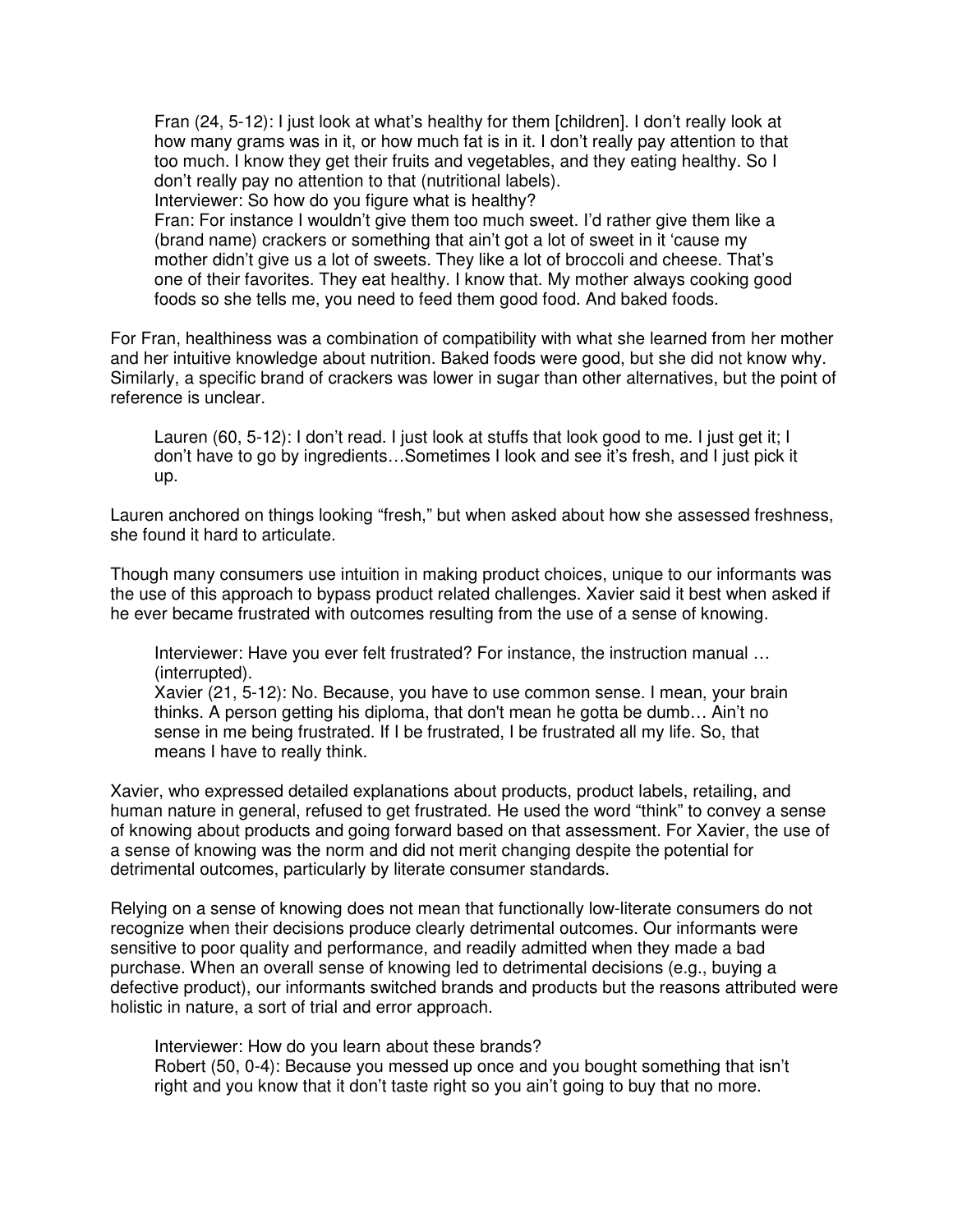In switching their holistic sense about the specific product from positive to negative (as Wilson did when he declared, "this car ain't no good"), they sometimes offered with a single attribute explanation or rationale (e.g., oil burning hot) for the new assessment. In effect, they used what outside observers would call a trial and error approach for product selection.

# **Summary of Findings**

We organized our findings into the challenges and coping strategies of functionally low-literate consumers at the product and the larger retail environmental levels (Figure 1). Retail environmental challenges capture cognitive and affective elements and product level challenges capture processing of text-based and numerical information. The anxiety and cognitive difficulties associated with the larger retail context can further inhibit product-related processing of information and exasperate product level challenges. At the retail environmental level, coping strategies relate to seeking simplified cognitive environments and seeking security in the retail context. At the product level, coping relates to concretizing decisions and using a sense of knowing.

In general, informants at the 5-12 level were better able to use basic literacy and numeracy and retail functional skills to navigate the retail environment and compensate for deficiencies. On the other hand, 0-4 level informants faced a negative spiral caused by the mutually reinforcing nature of challenges at both the product and retail environmental level. This resulted from the decreased possibility of using one form of information to compensate for the other or of developing functional skills pertaining to text-based or numerical information.

Despite our informants' negative outcomes, there was also evidence of empowerment for lowliterate consumers. Some informants exhibited a willingness and desire to learn, suggesting that meaningful changes in how consumers deal with the retail environment can lead to real life changes. Our data also suggest that as low-literate consumers increase their literacy levels, genuine improvements in the ability to navigate the retail environment are seen. Similarly, some low-literate consumers display ingenuity in developing rules to cope with the constraints they face. The usage of calculation tools and the learning of accurate heuristics can empower lowliterate consumers' decision making in the retail setting while minimizing the cognitive effort required. Additionally, our data suggest that those who are able to develop social networks are also able to achieve better outcomes, and thus efforts by retail outlets can further empower lowliterate consumers in the retail environment.

## **Theoretical Interpretation of Findings**

In this section we use existing theories to interpret our findings. Our data suggest that our informants experience anxiety in the retail environment, resulting in avoidance behaviors (i.e., desire to avoid interactions or even certain environments), which are characterized by deteriorated performance and dissatisfaction (Donovan, et al. 1994). We use findings from environmental and social psychology to explain these behaviors, contrasting traditional notions of consumers optimizing decisions on economic outcomes.

Any context can be described by the environmental cues that trigger specific mental states that influence behavior. Lewin (1936) proposed that behavior is a function of person and environment, examples of which are studied in environmental psychology (e.g., Mehrabian and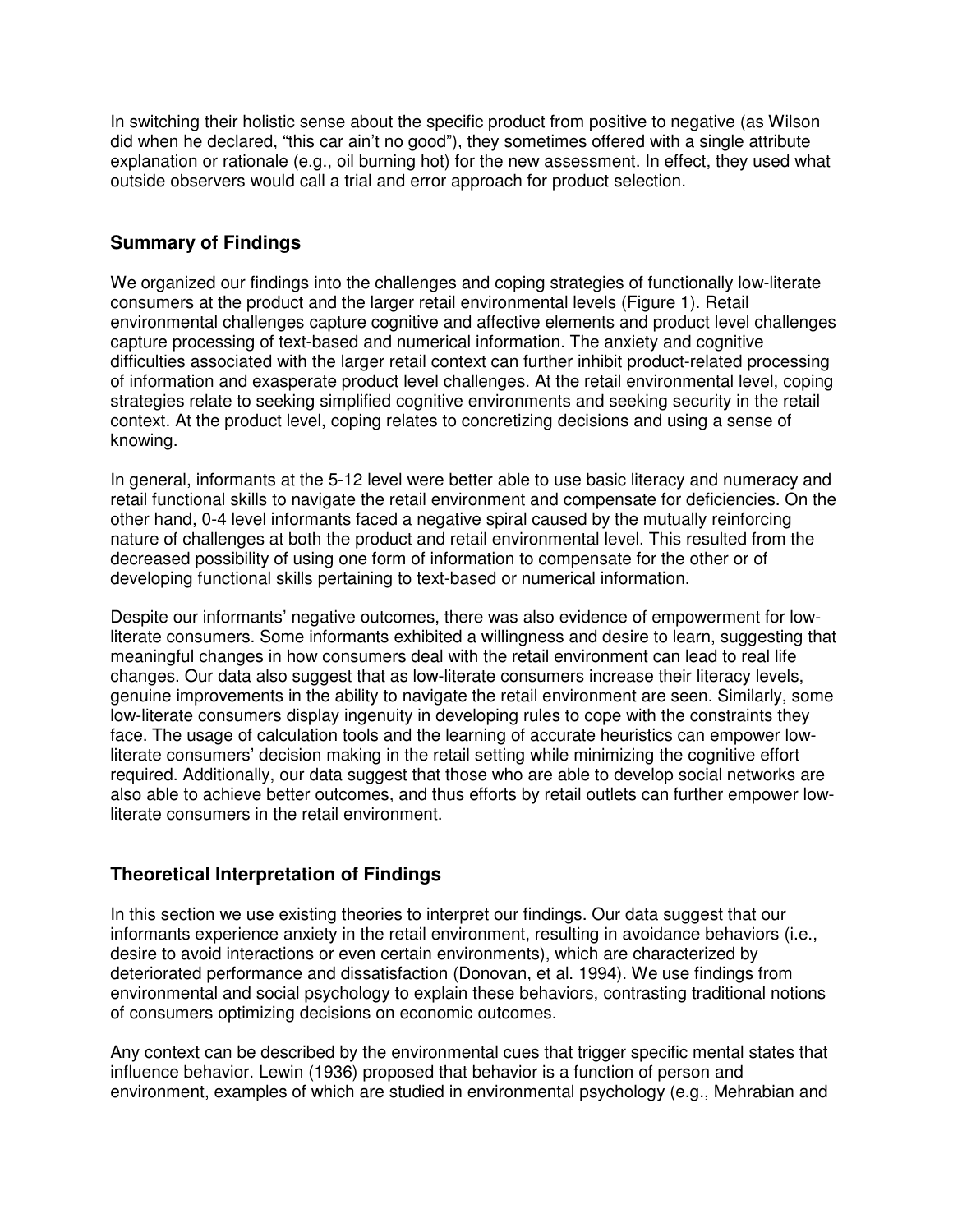Russell 1974). Donovan and Rossiter (1982) used a modified version of the Mehrabian and Russell (1974) model, based on the Stimulus-Organism-Response (S-O-R) paradigm, where environmental characteristics influence an individual's affective state, which subsequently affects approach/avoidance behavior. Accordingly, we organize our discussion around stimulus, organism and response.

# **Stimulus: The retail shopping environment**

Donovan and colleagues used the S-O-R framework to examine the effects of store atmosphere on purchase (Donovan et al. 1994) and purchase intention (Donovan and Rossiter 1982). They argued that store atmosphere affects in-store behavior, with cognitive aspects driving store selection and planned purchases and affective factors influencing unplanned spending. They additionally posited that cognitive (e.g., product variety, product quality, price, and value) and affective (e.g., arousal, pleasure) factors are mutually reinforcing in driving actual purchases. Similarly, Sherman et al. (1997) examined store environment and consumer purchases, finding that a variety of emotions (particularly pleasure and arousal) can play a mediating role. Whereas this research generally examines consumers at-large, we use the basic S-O-R paradigm of examining the interactions of cognitive and affective factors to describe the low-literate shopping experience. Our data suggest that the low-literate consumer experience can differ fundamentally, as evidenced by the unique challenges previously described.

# **Organism: Self-esteem maintenance**

Our data offer evidence that shopping-related tasks can trigger anxiety, fear of embarrassment, and damage to self-esteem. For low-literate consumers, this anxious state develops over time resulting from years of negative outcomes, and is often attributed to one's cognitive constraints, subsequently affecting self-esteem. A drive to maintain self-esteem serves as a reference point from which broad goals are drawn and subsequent behaviors are molded. We observed many behaviors that suggest self-esteem maintenance, rather than the pursuit of an optimal outcome, is the driving force in low-literate retail decisions. We find evidence that low-literate consumers engage in management of anxiety and shame, which result in the avoidance of better economic choices in favor of maintaining self-esteem by avoiding troublesome situations. Overall, our data parallel the Adkins and Ozanne (2005a) and Viswanathan et al. (2005) findings that self-esteem maintenance is central to low-literate consumers. Adkins and Ozanne found that low-literate consumers who are able to manage the stigma of low literacy are more successful in the retail environment. Broadly, our informants use various coping mechanisms to alleviate threats to their self-esteem. However, we find that success hinges on the ability to leverage other abilities when attempting to mitigate deficiencies and that individuals with relatively higher literacy levels are more likely to be able to do so.

## **Response: Avoidance behaviors**

Donovan et al. (1994) used a modified version of the Mehrabian and Russell model to describe approach/avoidance behavior in the retail context. This model describes four types of behavior: willingness to stay, willingness to explore, willingness to communicate with others, and whether the environment enhances/ hinders performance. They found two significant dimensions of emotional response, pleasure/displeasure and arousal/nonarousal, with interactions between the two dimensions driving approach/avoidance behavior. Relevant to our work, they argue that in unpleasant environments greater levels of arousal lead to increased avoidance behaviors and vice versa. They suggest that arousal can be decreased by being selective in what information is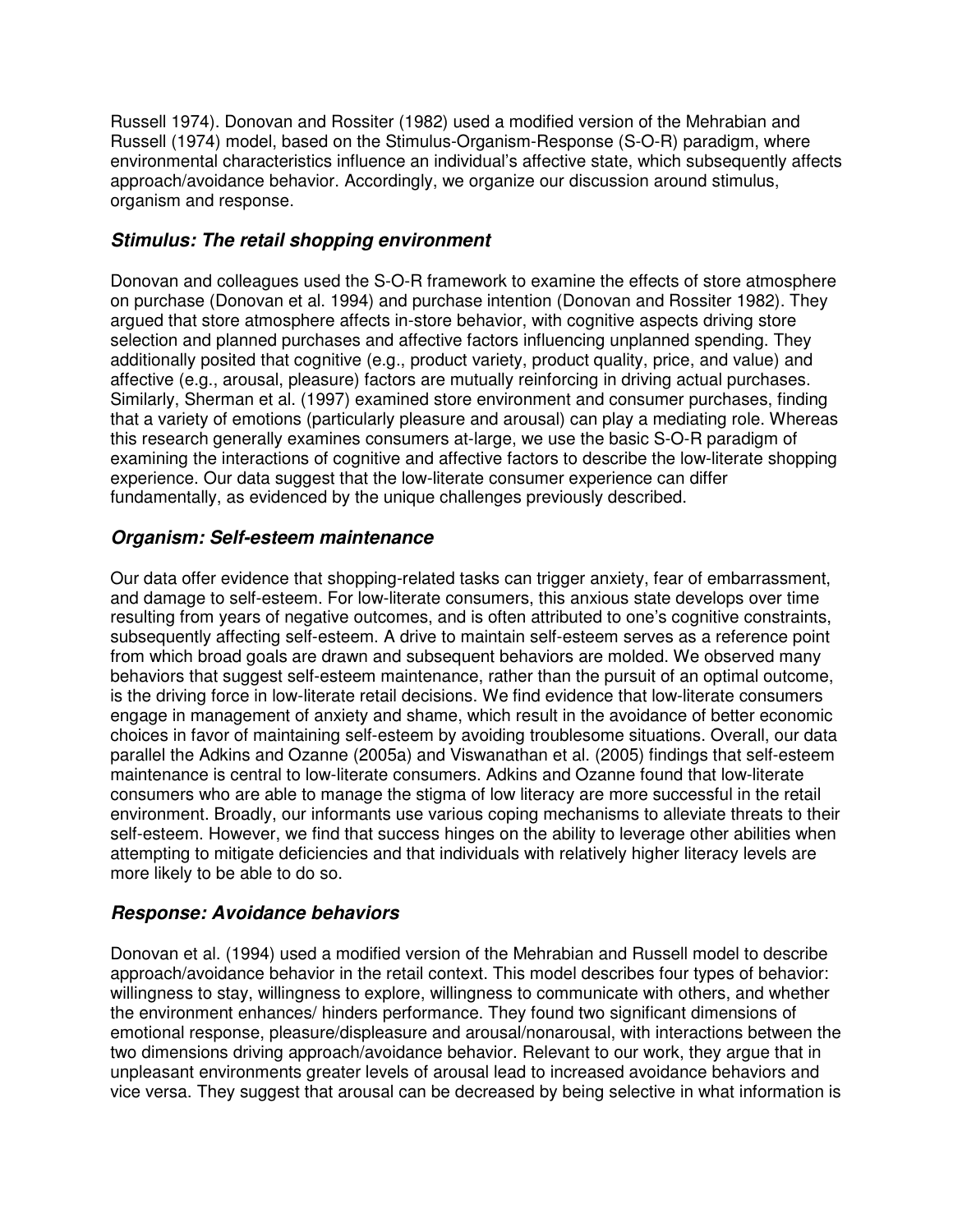attended to (Donovan and Rossiter 1982). Many of our informants see the retail environment as unpleasant, which combines with an overwhelming amount of information to result in avoidance behavior. Over time this results in chronic avoidance.

Coping strategies related to the simplification of problems through a decrease in the amount of information considered represent an attempt to reduce arousal and subsequently alleviate chronic avoidance behaviors. These strategies combine with coping strategies related to seeking safe environments to address cognitive and affective issues encountered in the retail environment. This is achieved via self-esteem maintenance and risk avoidance which have been found to buffer anxiety (Greenberg, et al. 1993; Maner and Schmidt 2006). One noteworthy coping mechanism that we encounter in our research is the complete avoidance of specific shopping situations or decisions. At some level, this speaks to the value of maintaining selfesteem by not risking public humiliation, similar to the findings of Baron and Spranca (1997) who suggested that core values, such as self-esteem, are immune to economic tradeoffs.

## **General Discussion**

Although our research fits under the umbrella of work on vulnerable consumers, it diverges by examining literacy rather than commonly used demographic factors. We focus on the individual interactions of low-literate consumers in the retail context. Specifically, our data illustrate how low-literate consumers differ from the literate consumers who have been traditionally studied to develop and test theories in consumer behavior and marketing. Additionally, we illustrate differences between functional literacy at the 0-4 level and the 5-12 level. Overall, we provide a theoretical explanation for these differences in consumer behavior, building on prior research on low-literate consumer behavior which has described the cognitive predilections, decisionmaking, and coping of low-literate consumers in general. Prior decision making research parallels our findings. Hastie (2001) notes that many common decision making processes are not consequentialist, particularly processes that rely on social roles and self-identity (e.g., Baron 1994; March and Shapira 1992) and are characterized by the protection of personal values (e.g., Baron and Spranca 1997). For our informants, self-esteem maintenance may be an immovable core value and is immune to any trade-offs, including economic ones.

Our framework builds on prior research on low-literate consumers by linking consumer challenges and resulting coping mechanisms to the environmental and product levels (Figure 1). Our data suggest a number of ways in which the traditional decision-making process based largely on research on literate consumers can be short circuited in low-literate consumers, particularly with the strong reliance on perceptual tasks and relatively simple processing of information. Though there were many unfortunate economic results, our data also showed many successful encounters and even instances of individual empowerment, akin to the findings of Adkins and Ozanne (2005a). For example, Annie was able to extend her social networks to include a store employee with whom she is now "best friends," which has in turn provided her with a shopping environment that is safer to her self-esteem. The visualization techniques described by Wilson help him keep track of money spent, which gives him confidence in the retail setting. However, some coping mechanisms appeared to gain emotional utility while sacrificing economic utility. Understanding the causes of the challenges and subsequent coping responses of low-literate consumers in the retail setting has implications for theory and practice.

Many of the findings we present can be extended to other groups of consumers, including immigrants and other disadvantaged consumers. Though we do not explicitly examine these groups, there are some similar outcomes, particularly with regard to the pictorial thinking that is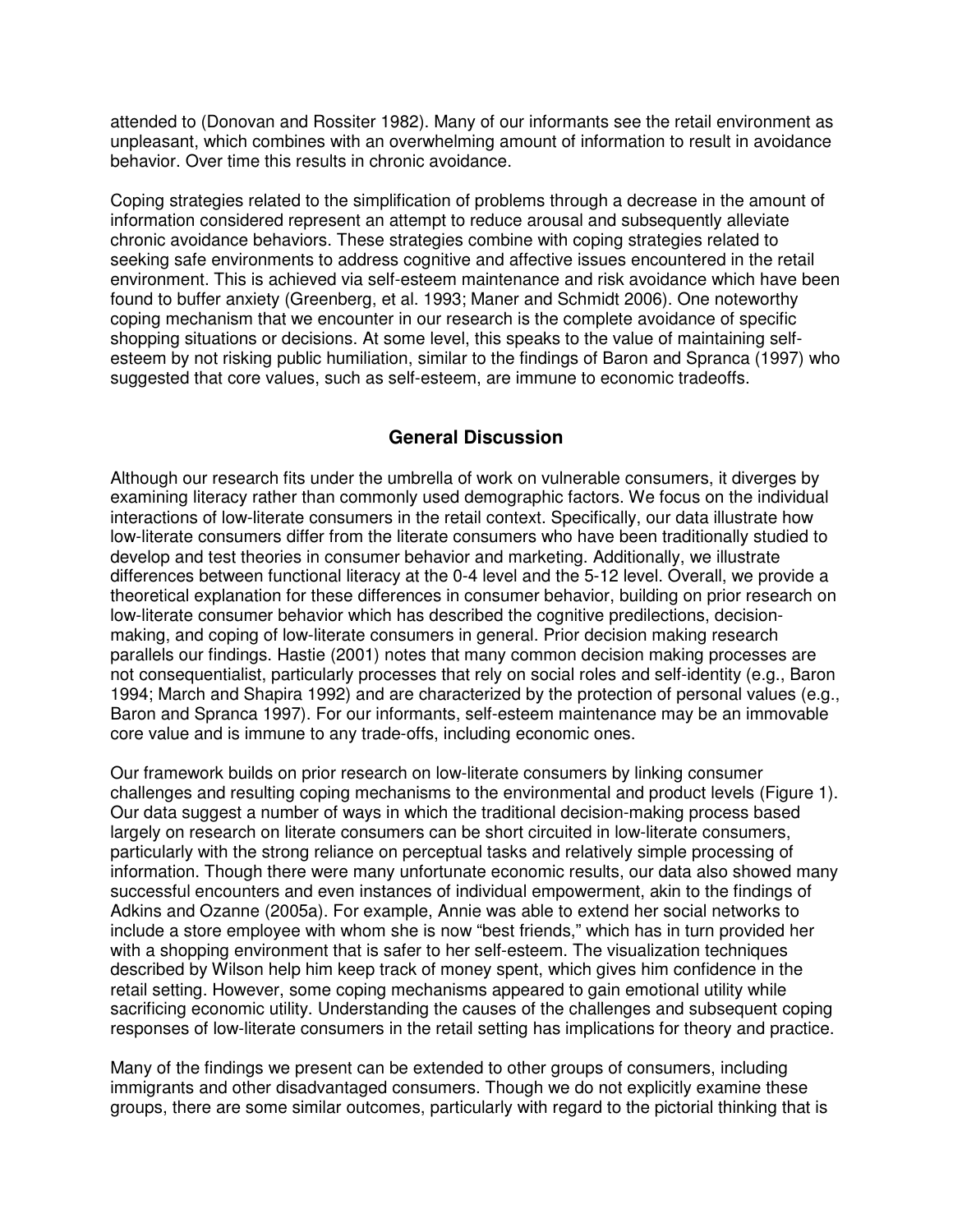exhibited in the retail setting. However, low-literate consumers are distinct from groups such as immigrants who may be highly educated in their native language and fluent in abstract thinking (Viswanathan et al. [2005] note fundamental differences between low-literate and ESL consumers). These groups may process information quite differently and the stigma attached to members of different groups may manifest differently..

The limitations of low-literate consumers refute common assumptions about ability that underlie marketing mix decisions by retailers. Empowerment of low-literate consumers requires a fundamental and challenging shift in thinking that goes beyond implicit assumptions about one's own ability as a literate decision-maker. The broad implication of this research for retailers is careful consideration and research of the low-literate segment to enhance the marketing mix. Such consideration is difficult in light of the nature of difficulties faced by functionally low-literate consumers, often taken for granted by literate consumers. Moreover, from a methodological perspective, research on this group is not easy to conduct. However, herein lies an important opportunity to practice the essence of the marketing philosophy and especially the societal marketing concept (Kotler 1984). Such efforts are likely to empower low-literate customers while also resulting in enduring customer loyalty, thus leading to competitive advantage while benefiting other consumer groups.

Our research has a number of implications for retail and brand managers that can both empower low-literate consumers and lead to profitable outcomes through customer loyalty. For example, it may be much easier for functionally low-literate consumers to navigate new or refurbished stores if illustrations of the product categories in each aisle are placed on store signs alongside category names. Similarly, by using graphical representations of sizes, ingredients, and instructions, in-store displays can communicate product information more effectively to the lowliterate consumer. The retaining of some elements (e.g., colors, font types) that can be recognized by low-literate consumers when developing new brand packaging and store signage is an important consideration.

Clearly posted and legible unit prices that use a common format across retailers, brands, and product categories would give low-literate consumers access to concrete information that is more informative than price or size, and would help them to take better advantage of price deals. The final price could be presented in addition to the original price and the discount. The use of dollars and cents off, rather than fraction or percentage off can serve to further concretize the final price. When fraction off and percentage off displays are inevitable, the use of simple graphical representations, such a pie charts, would provide additional information without being intrusive or publicly revealing. In addition, retail outlets could consider experimenting with simple computational aids for their customers that lead to better purchases while avoiding embarrassment. Going beyond calculators, they could start developing and testing devices attached to shopping carts that scan product labels, provide unit price comparisons, and possibly keep a running total for the products placed in the cart. Similarly, devices that assist customers in locating products would also be helpful.

In light of dependence on others as a coping strategy, comfortable shopping environments with friendly service by personnel who are trained and sensitized to the difficulties faced by functionally low-literate consumers can go a long way in building relationships. Clear disclosure of policies and training of employees to minimize the cheating of customers are important. The highly damaging perceptions of being cheated in payment or refund suggest the need to train and oversee service personnel to facilitate proper treatment and minimize instances of cheating, and to treat customers equitably and explain company policies clearly. Low-literate consumers often avoid product returns due to apprehensions about being blamed or questioned.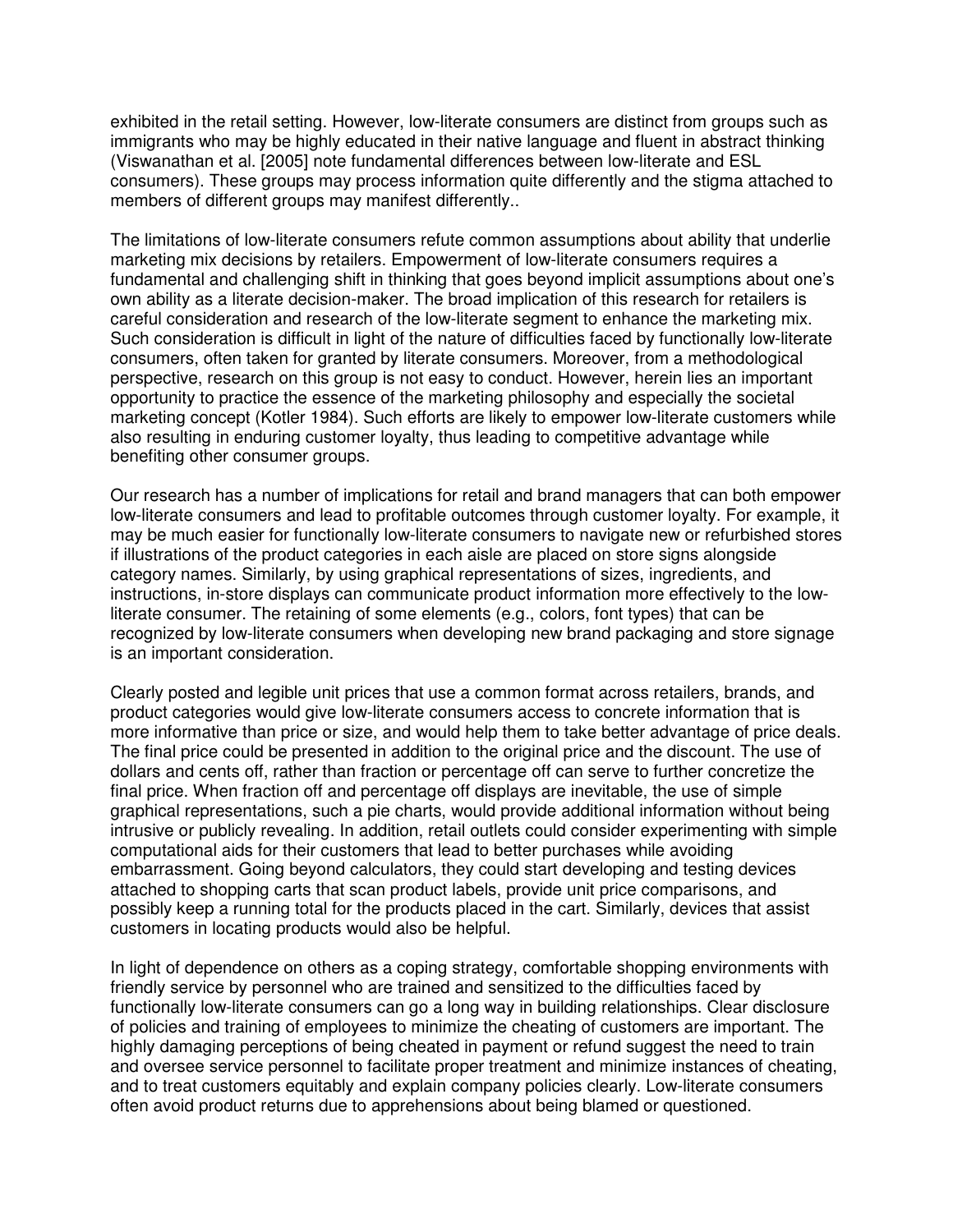Concurrently, episodes that generate negative emotions may result in incorrect self-attributions of blame and may produce lingering negative emotions that result in future avoidance of the associated product or store.

A number of avenues of future research are suggested by this work. Further understanding of what drives the perception of store environment for low-literate consumers is important in determining its effects on shopping tasks. This understanding needs to be developed at both cognitive and affective levels. An example of the latter is the need to examine the social psychological issues relating to employee interactions and affective reactions as a function of literacy. Also relevant here is an understanding of the interplay between basic literacy and basic numeracy, as well as functional skills in the retail store. In fact, the need to isolate numeracy from literacy represents a limitation of this research, although the difficulties in gaining access to informants combined with the need to study different combinations of numeracy and literacy makes this limitation a very difficult one to overcome. In conclusion, the study of low-literate consumer behavior in a retail setting offers important implications for research for consumers.

### **Acknowledgements**

This research was supported by a grant to Madhubalan Viswanathan from the National Science Foundation, Washington, DC, a transformative consumer research grant from the Association for Consumer Research, and support from the Campus Research Board and the College of Business, University of Illinois, Urbana-Champaign. This material is based on work supported by the National Science Foundation under Grant No. 0214615. Any opinions, findings, and conclusions or recommendations expressed in this material are those of the author(s) and do not necessarily reflect the views of the National Science Foundation. We thank Jose Antonio Rosa for his invaluable contributions to this research program.

#### **References**

- Adkins, Natalie and Julie Ozanne (2005a), "The low literate consumer," Journal of Consumer Research, 32(1), 93-105.
- Adkins, Natalie. and Ozanne, J. (2005b), "Critical consumer education: Empowering the low literate consumer," Journal of Macromarketing, 25(2), 153-162.
- Alwitt, Linda F. (1996), "Marketing and the Poor," Marketing and Consumer Research in the Public Interest, Thousand Oaks, CA: Sage, 69-86.
- Andreasen, Alan (1975), The Disadvantaged Consumer, New York: Free Press.
- Baker, Stacey M. (2006), "Consumer normalcy: Understanding the value of shopping through narratives of consumers with visual impairments," Journal of Retailing, 82(1), 37-50.
- Baron, Jonathan (1994), "Nonconsequentialist decisions," Behavioral and Brain Sciences, 17(1), 1-42.
- Baron, Jonathan and Mark Spranca (1997), "Protected values," Organizational Behavior and Human Decision Processes, 70(1), 1-16.
- Benet, Suzeanne, Robert E. Pitts, and Michael LaTour (1993), "The Appropriateness of Fear Appeal Use for Health Care Marketing to the Elderly: Is It OK to Scare Granny?" Journal of Business Ethics, 12 (January), 45-55.
- Donovan, Robert J. and John Rossiter R. (1982), "Store atmosphere: An environmental psychology approach," Journal of Retailing, 58(1), 34-57.
- Donovan, Robert J., John Rossiter R., Gilian Marcoolyn, and Andrew Nesdale (1994), "Store atmosphere and purchasing behavior," Journal of Retailing, 70(3), 283-294.